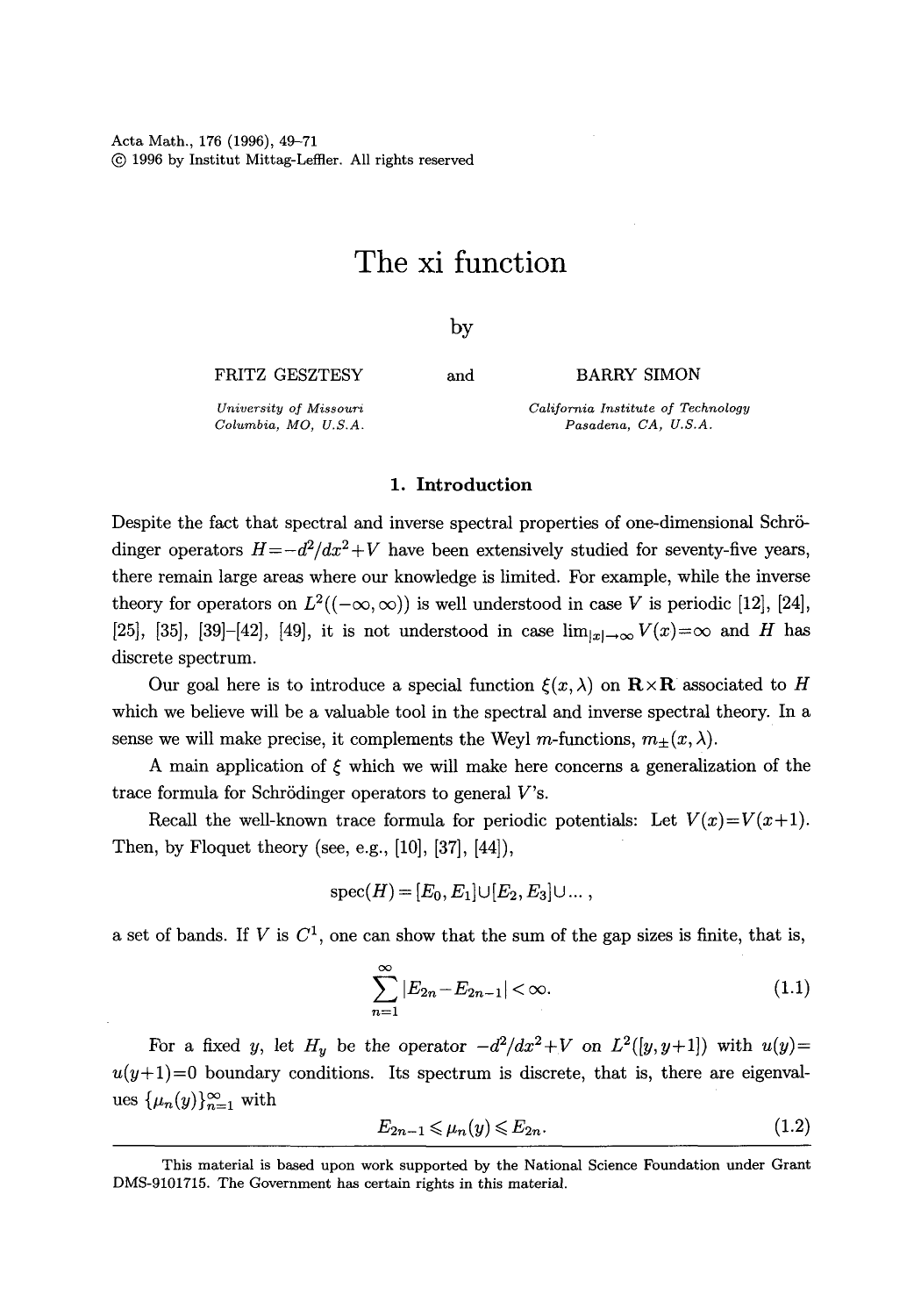The trace formula says

$$
V(y) = E_0 + \sum_{n=1}^{\infty} [E_{2n} + E_{2n-1} - 2\mu_n(y)].
$$
\n(1.3)

By (1.2),

$$
|E_{2n}+E_{2n-1}-2\mu_n(y)|\leq |E_{2n}-E_{2n-1}|
$$

so (1.1) implies the convergence of the sum in (1.3).

The earliest trace formula for Schrödinger operators was found on a finite interval in 1953 by Gel'fand and Levitan [15] with later contributions by Dikii [8], Gel'fand [13], Halberg-Kramer [23], and Gilbert-Kramer [22]. The first trace formula for periodic V was obtained in 1965 by Hochstadt [24], who showed that for finite-gap potentials

$$
V(x) - V(0) = 2 \sum_{n=1}^{g} [\mu_n(0) - \mu_n(x)].
$$

Dubrovin [9] then proved (1.3) for finite-gap potentials. The general formula (1.3) under the hypothesis that V is periodic and  $C^{\infty}$  was proven in 1975 by McKean-van Moerbeke [41], and Flaschka [12], and later for general  $C^3$  potentials by Trubowitz [49]. Formula (1.3) is a key element of the solution of inverse spectral problems for periodic potentials [9], [12], [24], [35], [39], [41], [42], [49].

There have been two classes of potentials for which (1.3) has been extended. Certain almost-periodic potentials are studied in Levitan [34], [35], Kotani-Krishna [31], and **Craig [51.** 

In 1979, Deift-Trubowitz [7] proved that if  $V(x)$  decays sufficiently rapidly at infinity and  $-d^2/dx^2+V$  has no negative eigenvalues, then

$$
V(x) = \frac{2i}{\pi} \int_{-\infty}^{\infty} dk \, k \, \ln \left[ 1 + R(k) \frac{f_+(x, k)}{f_-(x, k)} \right] \tag{1.4}
$$

(where  $f_{\pm}(x, k)$  are the Jost functions at energy  $E = k^2$  and  $R(k)$  is a reflection coefficient) which, as we will see, is an analog of  $(1.3)$ . Recently, Venakides  $[50]$  studied a trace formula for  $V$ , a positive smooth potential of compact support, by writing  $(1.3)$  for the periodic potential

$$
V_L(x) = \sum_{n=-\infty}^{\infty} V(x + nL)
$$

and then taking L to  $\infty$ . He found an integral formula which, although he didn't realize it, is precisely (1.4)!

The basic definition of  $\xi$  depends on the theory of the Krein spectral shift [32]. If A and B are self-adjoint operators with  $A \geqslant \eta$ ,  $B \geqslant \eta$  for some real  $\eta$  and so that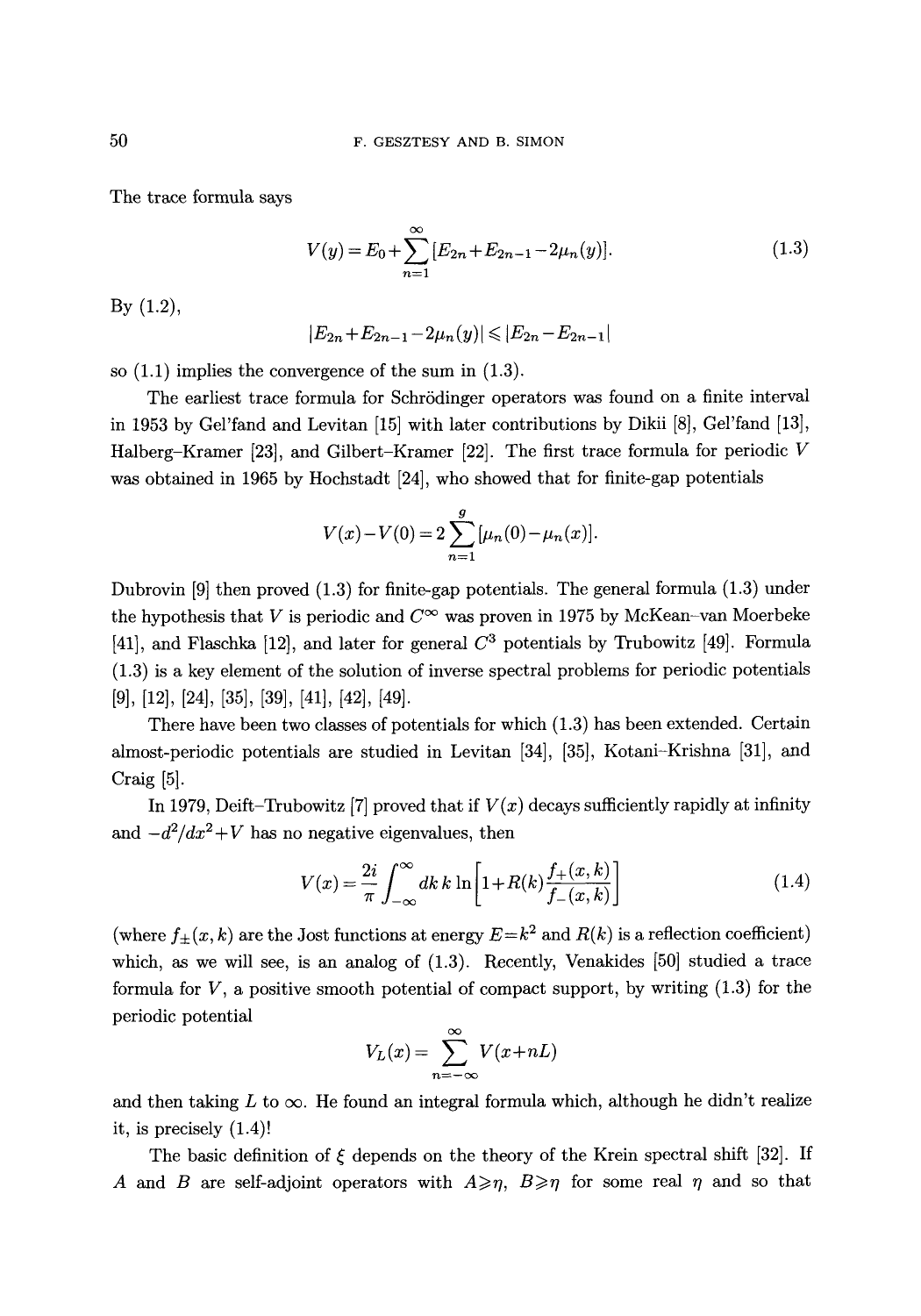$[(A+i)^{-1}-(B+i)^{-1}]$  is trace class, then there exists a measurable function  $\xi(\lambda)$  associated with the pair  $(B, A)$  so that

$$
\text{Tr}[f(A) - f(B)] = -\int_{\mathbf{R}} f'(\lambda)\xi(\lambda) d\lambda \tag{1.5}
$$

for f's which are sufficiently smooth and which decay sufficiently rapidly at infinity, and, in particular for  $f(\lambda) = e^{-t\lambda}$  for any  $t > 0$ ; and so that

$$
\xi(\lambda) = 0 \quad \text{if } \lambda < \eta. \tag{1.6}
$$

Moreover, (1.5), (1.6) uniquely determine  $\mathcal{E}(\lambda)$  for a.e.  $\lambda$ , and if  $[(A+i)^{-1}-(B+i)^{-1}]$ is rank  $n$ , then

$$
|\xi(\lambda)| \leqslant n
$$

and if  $B \ge A$ , then  $\xi(\lambda) \ge 0$ .

For the rank one case of importance in this paper, an extensive study of  $\xi$  can be found in [48] and a brief discussion in the appendix to this paper.

Let V be a continuous function on R which is bounded from below. Let  $H=$  $-d^2/dx^2+V$  which is essentially self-adjoint on  $C_0^{\infty}(\mathbf{R})$  (see, e.g., [43]) and let  $H_{D;x}$  be the operator on  $L^2((-\infty, x)) \oplus L^2((x, \infty))$  with  $u(x)=0$  Dirichlet boundary conditions. Then  $[(H_{D;x}+i)^{-1}-(H+i)^{-1}]$  is rank one, so there results a Krein spectral shift  $\xi(x, \lambda)$ for the pair  $(H_{D;x}, H)$  which in particular obeys:

$$
\text{Tr}(e^{-tH} - e^{-tH_{D;x}}) = t \int_0^\infty e^{-t\lambda} \xi(x,\lambda) d\lambda. \tag{1.7}
$$

While  $\xi$  is defined in terms of H and  $H_{D;x}$ , there is a formula that only involves H, or more precisely, the Green's function  $G(x, y; z)$  defined by

$$
((H-z)^{-1}f)(x) = \int_{\mathbf{R}} G(x, y, z) f(y) dy
$$
 (1.8)

for Im  $z\neq 0$ . Then by general principles,  $\lim_{\varepsilon\downarrow 0} G(x, y; \lambda + i\varepsilon)$  exists for a.e.  $\lambda \in \mathbb{R}$ , and

THEOREM 1.1.

$$
\xi(x,\lambda) = \frac{1}{\pi} \operatorname{Arg} \left( \lim_{\varepsilon \downarrow 0} G(x,x,\lambda + i\varepsilon) \right).
$$

This is *formally* equivalent to formulae that Krein  $[32]$  has for  $\xi$  but in a singular setting (i.e., corresponding to an infinite coupling constant). It follows from equations  $(A.8)$ - $(A.10)$  in the appendix. With this definition out of the way, we can state the general trace formula:

$$
V(x) = \lim_{\alpha \downarrow 0} \left[ E_0 + \int_{E_0}^{\infty} e^{-\alpha \lambda} [1 - 2\xi(x, \lambda)] d\lambda \right],
$$
 (1.9)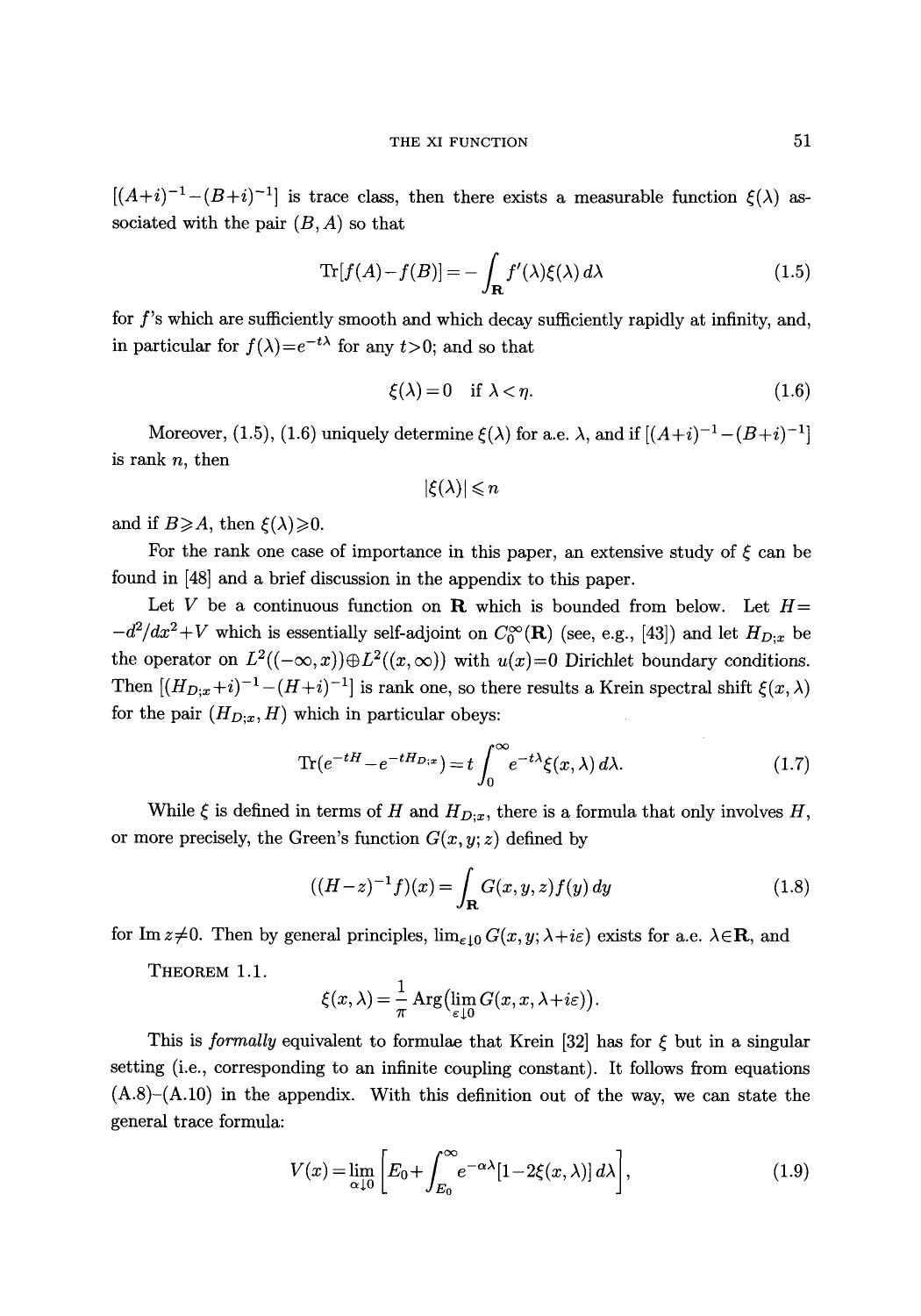where  $E_0 \le \inf \mathrm{spec}(H)$ . In particular, if  $\int_{E_0}^{\infty} |1 - 2\xi(x, \lambda)| d\lambda < \infty$ , then

$$
V(x) = E_0 + \int_{E_0}^{\infty} [1 - 2\xi(x, \lambda)] d\lambda.
$$
 (1.10)

For certain almost-periodic potentials, Craig [5] used a regularization similar to the  $\alpha$ -regularization in (1.9).

We will prove  $(1.9)$  in §3 if V is continuous, bounded below, and obeys a bound

$$
|V(x)| \leq C_1 e^{C_2 x^2}.
$$
\n(1.11)

In a subsequent paper  $[17]$ , we allowed any V which is bounded below and even dropped the continuity property  $((1.9)$  then holds at points, x, of Lebesgue continuity for V). That paper also discusses "higher order trace formulae", familiar from the context of the Korteweg-de Vries hierarchy, that is, formulae where the left side has suitable polynomials in derivatives of V at x. Basically,  $(1.9)$  will follow from  $(1.7)$  and an asymptotic formula,

$$
\text{Tr}(e^{-tH} - e^{-tH_{D;x}}) = \frac{1}{2}[1 - tV(x) + o(t)].\tag{1.12}
$$

Examples of the trace formula can be found in §3 including the case  $V(x) \rightarrow \infty$  as  $|x| \rightarrow \infty$ . In [16], we proved that (1.4) is a special case of (1.9).

The proof in §3 depends on technical preliminaries in §2. We discuss the case of Jacobi matrices (discrete Schrödinger operators) in §4 including a result for  $\mathbf{Z}^n$ . A general  $\mathbb{R}^n$  result that is a kind of analog of (1.12) can be found in [18].

In §5 we turn to some continuity properties of  $\xi(x, \lambda)$  in the potential V and use them to find a new proof (and generalization) of a recent striking result of Last [33]. In particular, we establish  $\xi(x, \lambda)$  as a new tool in spectral theory and derive a novel criterion for the essential support of the absolutely continuous spectrum of one-dimensional Schrödinger operators and (multi-dimensional) Jacobi matrices. In  $\S6$ , we discuss an overview of the connection of the function  $\xi$  to inverse problems, including a generalized trace formula that shows how to recover the diagonal Green's function  $g(x, z) := G(x, x, z)$ (a Herglotz function with respect to z) from  $\xi(x, \lambda)$ .

# 2. **First order asymptotics of the** heat kernel **trace**

As we have seen, a basic role is played by the asymptotics of

$$
\text{Tr}(e^{-tH}-e^{-tH_{D;x}}) \quad \text{as } t \downarrow 0.
$$

In this section we will prove: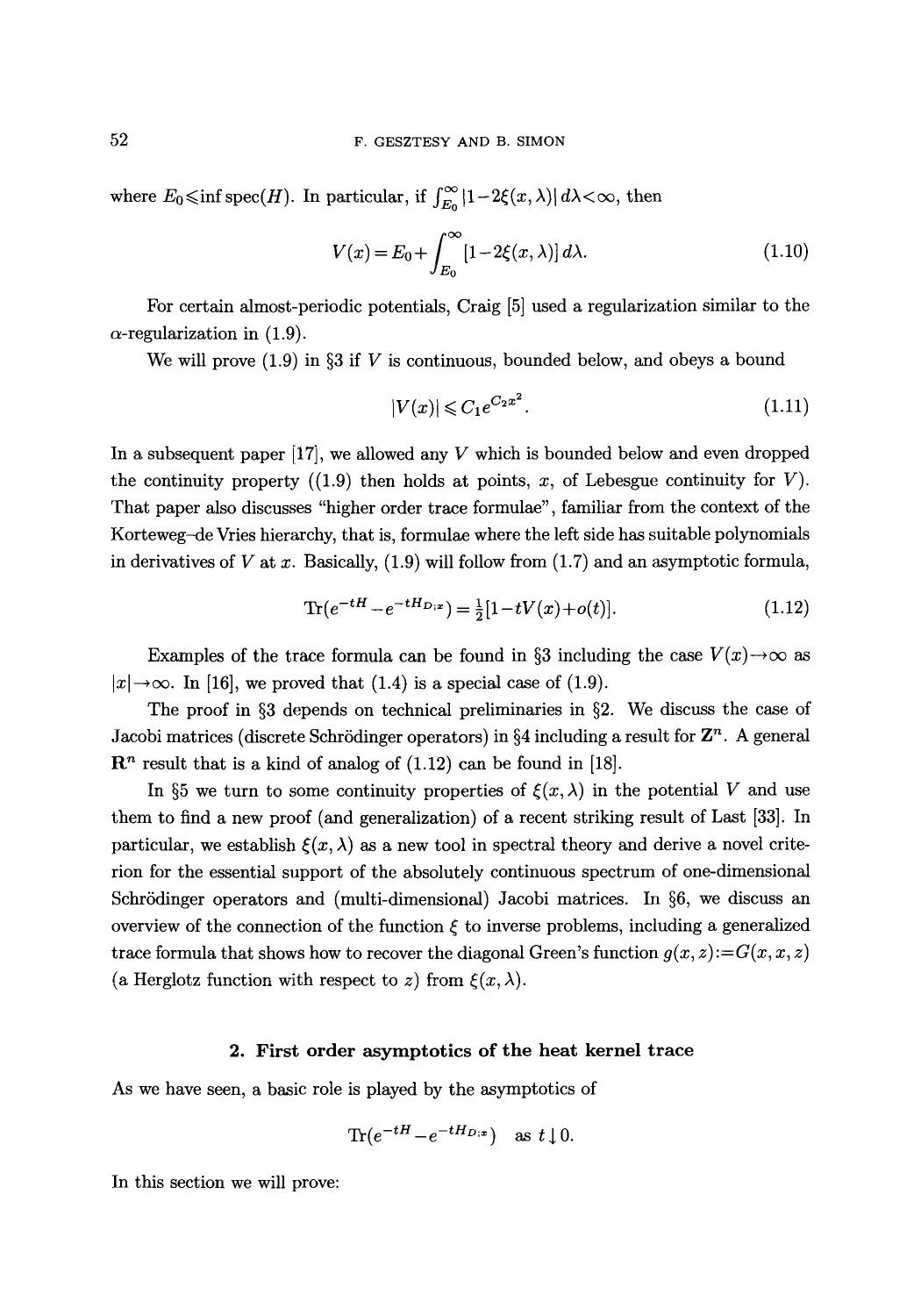THEOREM 2.1. *Let V be a continuous function which is bounded from below and which obeys* 

$$
|V(x)| \leqslant C_1 e^{C_2 x^2}.\tag{2.1}
$$

*Then* 

$$
\text{Tr}(e^{-tH} - e^{-tH_{D;x}}) = \frac{1}{2}[1 - tV(x) + o(t)].\tag{2.2}
$$

Under hypothesis (2.1), one can prove this result using the method of images and a DuHamel expansion of  $e^{-tH}$  in terms of  $e^{-tH_0}$ ,  $H_0 = -d^2/dx^2$ . We will instead use a path integral expansion. The advantage of this approach is that by a more detailed analysis of the path space measure, one can automate higher order expansions in t as  $t \downarrow 0$  and can drop the growth condition (2.1). This is described in a subsequent paper [17]. By translation invariance, we henceforth set the point x in  $(2.2)$  to  $x=0$ .

So, our first step in proving Theorem 2.1 is to define a process we will call the xi process, that is, a probablity measure on paths  $\omega$ : [0, 1] $\rightarrow$ **R**. Recall [46] that the Brownian bridge is the Gaussian process  $\{\alpha(s)|0 \leq s \leq 1\}$  with  $E(\alpha(s))=0$ ,  $E(\alpha(s)\alpha(t))=s(1-t)$  if  $0 \leq s \leq t \leq 1$ . The Brownian bridge is of interest because of the following Feynman-Kac formula [46]:

$$
e^{-tH}(x,x) = (4\pi t)^{-1/2} E\left(\exp\left(-t\int_0^1 V(x+\sqrt{2t}\,\alpha(s))\,ds\right)\right),\tag{2.3}
$$

$$
e^{-tH_{D;0}}(x,x) = (4\pi t)^{-1/2}
$$
  
 
$$
\times E\left(\exp\left(-t\int_0^1 V(x+\sqrt{2t}\,\alpha(s))\,ds\right)\chi(\alpha\,|\,x+\sqrt{2t}\,\alpha(s)\neq 0\text{ for all }s)\right),\tag{2.4}
$$

where  $\chi(\alpha|x+\sqrt{2t}\,\alpha(s)\neq 0$  for all s) is the characteristic function of those  $\alpha$  for which  $x + \sqrt{2t} \alpha(s)$  is non-vanishing for all s in [0, 1], so since paths are continuous, those  $\alpha$  with  $x+\sqrt{2t}\,\alpha(s)>0$  for all s if  $x>0$ . There is a  $\sqrt{2t}$  in (2.3), (2.4) rather than the  $\sqrt{t}$  in [46] because [46] considers  $-\frac{1}{2}(d^2/dx^2)$  where we consider  $-d^2/dx^2$ .

Consider the measure  $d\mathbf{x}$  on  $\Omega = \mathbf{R} \times C([0, 1])$  given by  $(4\pi)^{-1/2} dx \otimes \mathcal{D}\alpha$  where  $dx$ is Lebesgue measure, and define  $\omega$  on  $\Omega$  by  $\omega(s)=x+\alpha(s)$ . Since  $\alpha(0)=\alpha(1)\equiv 0$ , we have  $\omega(0) = \omega(1) = x$ .  $\omega$  defines a natural map of  $\Omega$  to  $C([0, 1])$  and we henceforth view everything on that space. Let  $\Omega_0=\{\omega | \omega(s)=0 \text{ for some } s \text{ in } [0,1]\}.$ 

PROPOSITION 2.2. *The x measure of*  $\Omega_0$  is  $\frac{1}{2}$ .

*Proof.* Let  $\Delta = d^2/dx^2$  and  $\Delta_D$  be the corresponding operator with a Dirichlet boundary condition at  $x=0$ . By  $(2.3)$ ,  $(2.4)$  with  $V=0$ ,

$$
\varkappa(\Omega_0) = \int_{\mathbf{R}} dx \, [e^{\Delta/2}(x, x) - e^{\Delta_D/2}(x, x)] = \int_{\mathbf{R}} dx \, e^{\Delta/2}(x, -x)
$$

$$
= \int_{\mathbf{R}} dx \, e^{\Delta/2}(2x, 0) = \frac{1}{2} \int_{\mathbf{R}} dx \, e^{\Delta/2}(0, x) = \frac{1}{2},
$$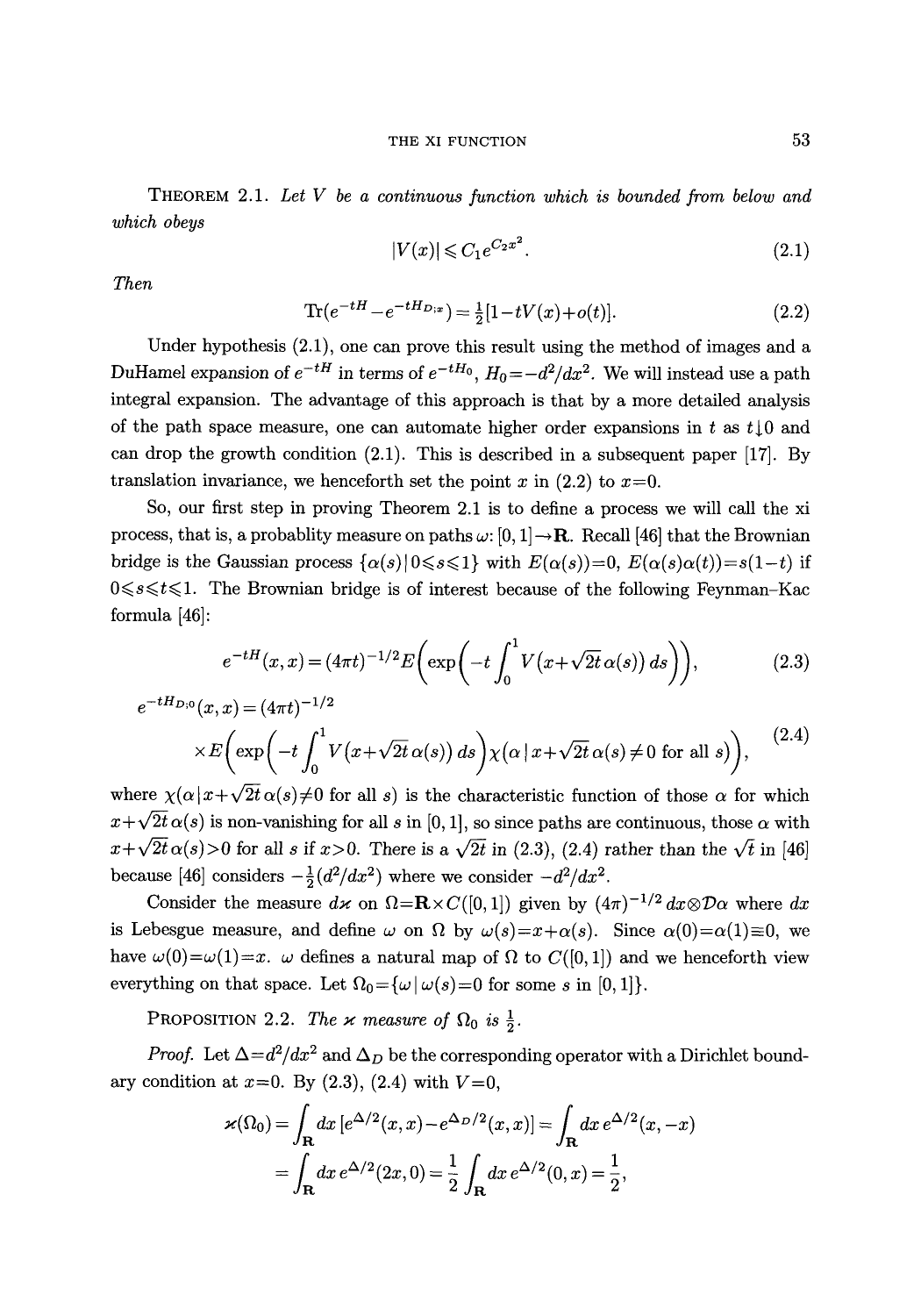where the second equality is by the method of images.  $\Box$ 

We will call the probability measure  $2\chi_{\Omega_0} d\nu$  on  $C([0, 1])$  the xi process and denote its expectations as  $E_{\omega}$ . (2.3), (2.4) and the regularity of the integral kernel immediately imply that

PROPOSITION 2.3. *For any V which is bounded from below:* 

$$
\text{Tr}(e^{-tH}-e^{-tH_{D;0}})=\tfrac{1}{2}E_{\omega}\left(\exp\left(-t\int_0^1 V(\sqrt{2t}\,\omega(s))\,ds\right)\right).
$$

We note that the  $t^{-1/2}$  in front of (2.3), (2.4) is absorbed in the change of variables from  $x + \sqrt{2t} \alpha(s)$  to  $\sqrt{2t} (x + \alpha(s))$ .

LEMMA 2.4. If  $C < \frac{1}{2}$ , then  $E_{\omega}(e^{C\omega(s)^{2}}) < \infty$  for each s with a bound uniform in s. *Proof.* Let f be a bounded even function on **R**. Then

$$
E_{\omega}(f(\omega(s))) = 2 \int_{x>0, y>0} [e^{(1-s)\Delta/2}(x, y)f(y) e^{s\Delta/2}(y, x)
$$
  

$$
-e^{(1-s)\Delta_D/2}(x, y)f(y) e^{s\Delta_D/2}(y, x)] dx dy
$$

and it is easy to see using the method of images that for  $f(y)=min(R, e^{Cy^2})$  the integral remains finite as  $R \rightarrow \infty$ .

*Proof of Theorem 2.1.* It is easy to see if we prove the formula for  $V(x)$ , it follows for V replaced by  $V(x)+C$ . Thus, without loss we suppose  $V\geq 0$ . Let  $a\leq 0$ . Then by Taylor's theorem with remainder:

$$
|e^a - 1 - a| \leq \frac{1}{2}a^2.
$$

Thus, with  $a=-t \int_0^1 V(\sqrt{2t} \omega(s)) ds$ ,

$$
\left|\tfrac{1}{2}E_{\omega}(e^a)-\tfrac{1}{2}-\tfrac{1}{2}E_{\omega}(a)\right|\leqslant \tfrac{1}{4}E_{\omega}(a^2).
$$

Using (2.1) and Lemma 2.4, it is easy to see that

$$
E_{\omega}(a^2) = O(t^2)
$$

so it suffices to show that

$$
E_{\omega}\left(\int_0^1 V(\sqrt{2t} \omega(s)) ds\right) = V(0) + o(1).
$$

This follows from Lemma 2.4,  $(2.1)$ , continuity of V at  $x=0$ , and dominated convergence.  $\qquad \qquad \Box$ 

*Remark.* This is crude analysis compared with the detailed path space argument in [17] but it is elementary and beyond the argument of previous authors who supposed that V is bounded.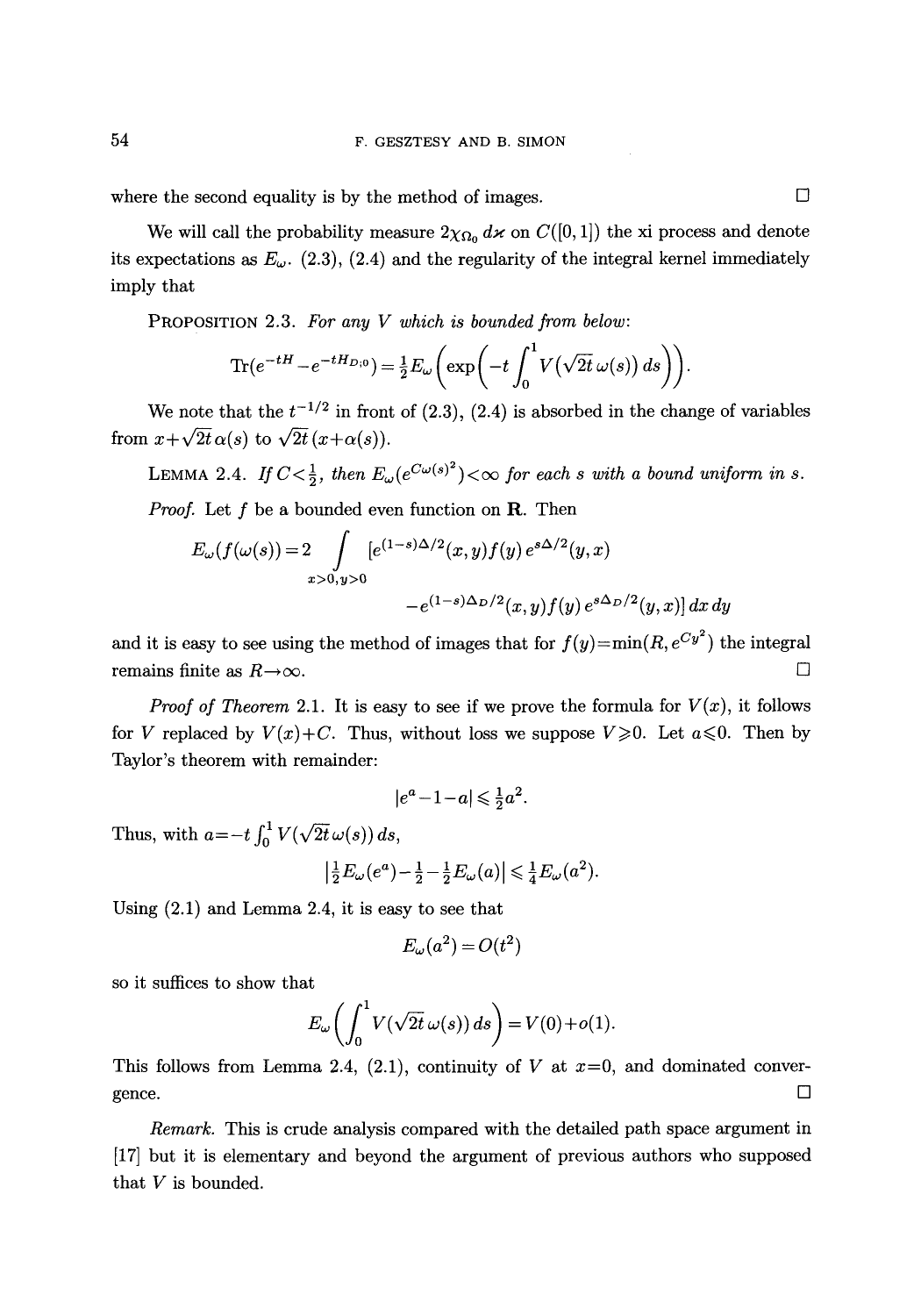#### THE XI FUNCTION 55

# 3. The trace formula: Schrödinger case

Our main goal in this section is to prove:

THEOREM 3.1. *Suppose V is a continuous function bounded from below on R.*  Let  $\xi(x, \lambda)$  be the Krein spectral shift for the pair  $(H_{D;x}, H)$  with  $H_{D;x}$  the operator *on*  $L^2((-\infty, x)) \oplus L^2((x, \infty))$  *obtained from*  $H = -d^2/dx^2 + V$  *with a Dirichlet boundary condition at x. Let*  $E_0 \leq \inf \text{spec}(H)$ . *Then* 

$$
V(x) = \lim_{\alpha \downarrow 0} \left[ E_0 + \int_{E_0}^{\infty} e^{-\alpha \lambda} [1 - 2\xi(x, \lambda)] d\lambda \right].
$$
 (3.1)

*Proof.* Let  $E_1 = \inf \text{spec}(H)$ . Then for  $E_0 \leq E_1$ ,

$$
E_0 + \int_{E_0}^{\infty} e^{-\alpha \lambda} (1 - 2\xi) d\lambda = E_0 + \int_{E_0}^{E_1} e^{-\alpha \lambda} d\lambda + \int_{E_1}^{\infty} e^{-\alpha \lambda} (1 - 2\xi) d\lambda
$$

and

$$
\lim_{\alpha \downarrow 0} \int_{E_0}^{E_1} e^{-\alpha \lambda} d\lambda = E_1 - E_0
$$

so the formula for  $E_1$  implies it for  $E_0$ ; that is, without loss we suppose  $E_0=E_1$ . By Theorem 2.1 and equation (1.7),

$$
\alpha \int_{E_0}^{\infty} e^{-\alpha \lambda} \xi(x, \lambda) d\lambda = \frac{1}{2} [1 - \alpha V(x) + o(\alpha)].
$$

Moreover,

$$
\frac{1}{2}\alpha \int_0^\infty e^{-\alpha \lambda} d\lambda = \frac{1}{2}
$$
 (3.2)

SO

$$
\frac{1}{2}\alpha \int_{E_0}^{\infty} e^{-\alpha \lambda} d\lambda = \frac{1}{2} [1 - \alpha E_0 + o(\alpha)]
$$

and hence

$$
\alpha \int_{E_0}^{\infty} e^{-\alpha \lambda} \left( \xi - \frac{1}{2} \right) d\lambda = -\frac{1}{2} \alpha \left[ V(x) - E_0 \right] + o(\alpha)
$$

which is  $(3.1)$ .

*Example 3.2.*  $V=0$ . Then  $g(x,\lambda)=\frac{1}{2}(-\lambda)^{-1/2}$  and so  $\arg g(x,\lambda)=0$  (or  $\frac{1}{2}\pi$ ) if  $\lambda<0$ (or  $\lambda > 0$ ). Thus, by Theorem 1.1,  $\xi(x, \lambda) \equiv \frac{1}{2}$  on  $[0, \infty)$  and (3.2) is just Theorem 2.1 for  $V=0$ . When  $\xi = \frac{1}{2}$  on a subset of spec(H), that set drops out of (3.1).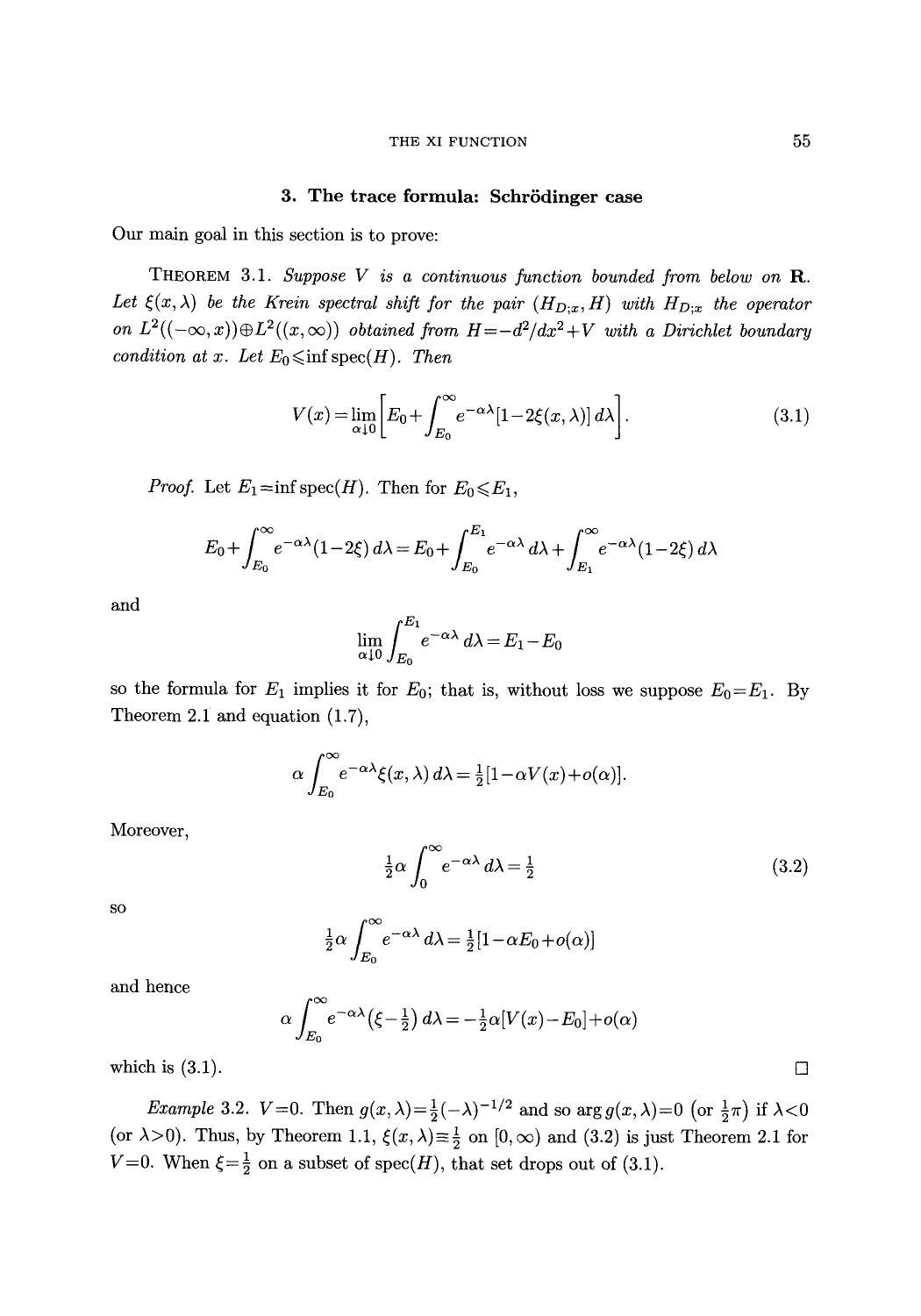*Example 3.3.* Suppose that  $V(x) \to \infty$  as  $|x| \to \infty$ . Then H has eigenvalues  $E_0 \lt E_1 \lt \infty$  $E_2$ <... and  $H_x^D$  has eigenvalues  $\{\mu_j(x)\}_{j=1}^{\infty}$  with  $E_{j-1} \leq \mu_j(x) \leq E_j$ . We have

$$
\xi(x,\lambda) = \begin{cases} 1, & E_{j-1} < \lambda < \mu_j(x), \\ 0, & \lambda < E_0 \text{ or } \mu_j(x) < \lambda < E_j. \end{cases}
$$

Thus (3.1) becomes:

$$
V(x) = E_0 + \lim_{\alpha \downarrow 0} \left[ \sum_{j=1}^{\infty} \frac{2e^{-\alpha \mu_j(x)} - e^{-\alpha E_j} - e^{-\alpha E_{j-1}}}{\alpha} \right].
$$
 (3.3)

If we could take  $\alpha$  to zero inside the sum, we would get

$$
V(x) = E_0 + \sum_{j=1}^{\infty} [E_j + E_{j-1} - 2\mu_j(x)] \quad \text{(formal)}
$$
 (3.4)

which is just a limit of the periodic formula  $(1.3)$  in the limit of vanishing band widths. (3.3) is just a kind of abelianized summation procedure applied to (3.4).

As a special case of this example, consider  $V(x)=x^2-1$ . Then  $E_i=2j$  and  $\{\mu_i(0)\}\$ is the set  $\{2, 2, 6, 6, 10, 10, 14, 14, ...\}$  of j odd eigenvalues, each doubled. Thus  $(3.4)$  is the formal sum

$$
-1 = -2 + 2 - 2 + 2
$$
 ... (formal)

with (3.3),

$$
-1=\lim_{\alpha\downarrow 0}\frac{1-e^{-2\alpha}}{\alpha}\{1-e^{-2\alpha}+e^{-4\alpha}\ldots\}=\lim_{\alpha\downarrow 0}\frac{1-e^{-2\alpha}}{\alpha}\cdot\frac{1}{1+e^{-2\alpha}}\,,
$$

its abelian summation.

*Example 3.4.* Suppose  $V(x)=V(x+1)$ . Let  $E_j$ ,  $\mu_j(x)$  be the band edges and Dirichlet eigenvalues as in (1.2), (1.3). Then it follows from results in Kotani [30] (see also Deift and Simon [6]) and the fact that  $g(x, \lambda) := G(x, x, \lambda + i0) = -[m_+(x, \lambda) + m_-(x, \lambda)]^{-1}$  in terms of the Weyl m-functions, that  $g(x, \lambda)$  is purely imaginary on spec $(H)$ ; that is,  $\xi(x, \lambda) = \frac{1}{2}$  there, so

$$
\xi(x,\lambda) = \begin{cases} \frac{1}{2}, & E_{2n} < \lambda < E_{2n+1}, \\ 1, & E_{2n-1} < \lambda < \mu_n(x), \\ 0, & \mu_n(x) < \lambda < E_{2n}. \end{cases}
$$

It follows that

$$
\int_{E_0}^{\infty} |1 - 2\xi(x, \lambda)| dx = \sum_{n=1}^{\infty} |E_{2n} - E_{2n-1}|
$$

is finite if  $(1.1)$  holds. In that case one can take the limit inside the integral in  $(3.1)$  and so recover  $(1.3)$ .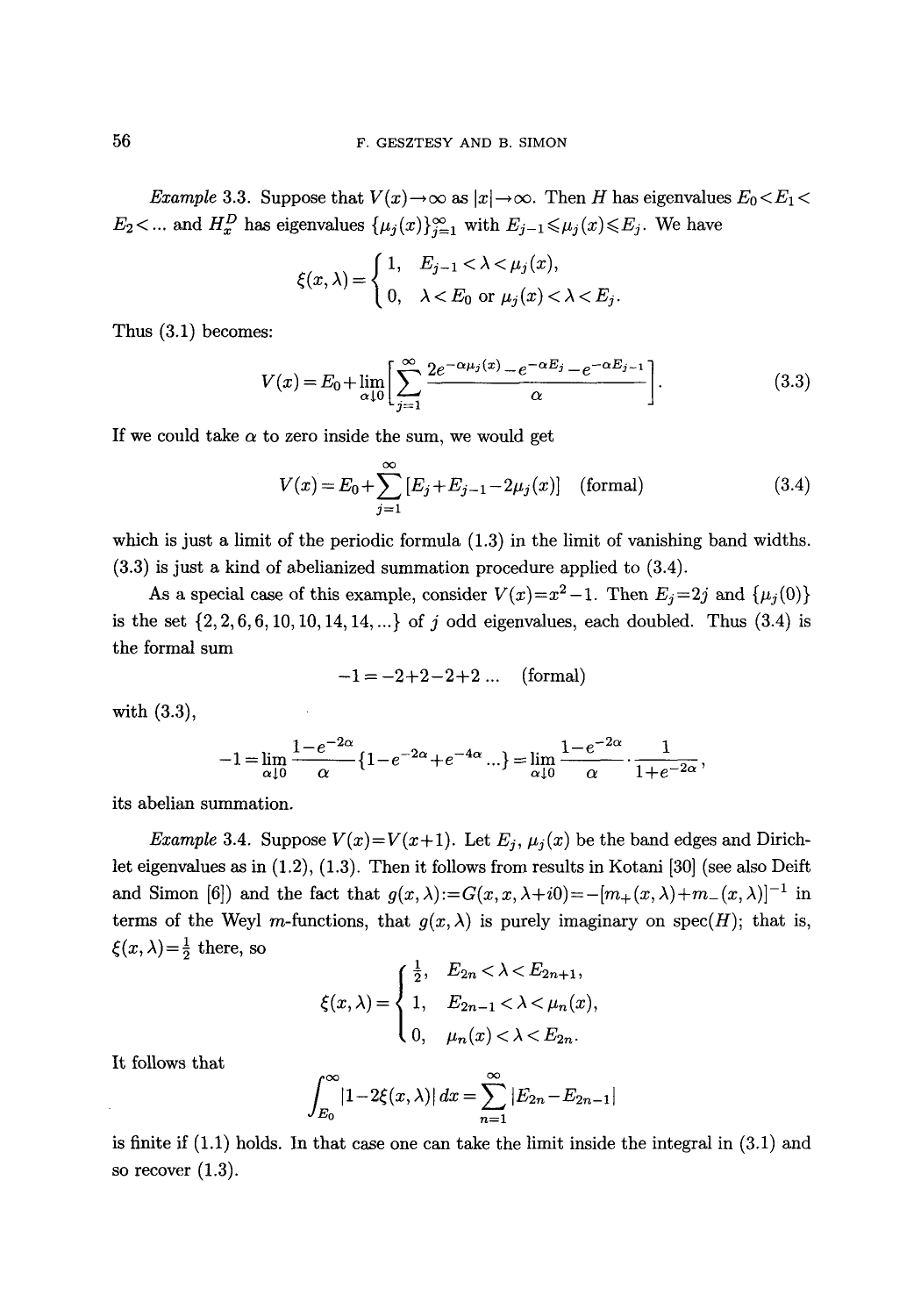## THE XI FUNCTION 57

*Example 3.5.* In [16] we showed that if V is short-range, that is,  $V \in H^{2,1}(\mathbf{R})$ , then  $\int_{E_0}^{\infty} |1-2\xi(x,\lambda)| d\lambda < \infty$  and we can take the limit in (3.1) inside the integral. This recovers Venakides' result [50] with an explicit form for  $\xi$  in terms of the Green's function (see Theorem 1.1). Similarly, one can treat short-range perturbations W of periodic background potentials V (modeling scattering off defects or impurities, described by *W,*  in one-dimensional solids) and "cascading" potentials, that is, potentials approaching different spatial asymptotes sufficiently fast [16].

## 4. The trace formula: Jacobi case

Our goal here is the proof of an analog for Theorem 3.1 for Jacobi matrices. It will be a special case of the following:

THEOREM 4.1. *Let A be a bounded self-adjoint operator in some complex separable Hilbert space*  $\mathcal H$  with  $\alpha = \inf \text{spec}(A)$ ,  $\beta = \sup \text{spec}(A)$ . Let  $\varphi \in \mathcal H$  be an arbitrary unit *vector and let*  $\xi(\lambda)$  *be the Krein spectral shift for the pair*  $(A_{\infty}, A)$ ,  $A_{\infty} := A + \infty(\varphi, \cdot) \varphi$ *(where the infinite coupling perturbation is discussed in the appendix). Then for any*   $E_-\leqslant\alpha$  and  $E_+\geqslant\beta$ :

$$
(\varphi, A\varphi) = E_{-} + \int_{E_{-}}^{E_{+}} [1 - \xi(\lambda)] d\lambda
$$
\n(4.1)

$$
=E_{+} - \int_{E_{-}}^{E_{+}} \xi(\lambda) d\lambda \tag{4.2}
$$

$$
=\frac{1}{2}(E_{+}+E_{-})+\frac{1}{2}\int_{E_{-}}^{E_{+}}[1-2\xi(\lambda)]\,d\lambda.\tag{4.3}
$$

*Proof.* (4.1) follows from (4.2) by integrating 1 from  $E_{-}$  to  $E_{+}$  and (4.3) is the average of (4.1) and (4.2). Moreover, since  $\xi(\lambda)=1$  for  $\lambda \geq \beta$  and  $\xi(\lambda)=0$  for  $\lambda \leq \alpha$ , it is easy to see that it suffices to prove the result for  $E_-=\alpha$  and  $E_+=\beta$ . Thus, we are reduced to proving (4.2) for  $E_{+}=\beta$ ,  $E_{-}=\alpha$ .

Let  $f \in C_0^{\infty}(\mathbf{R})$  with  $f=x$  on  $[\alpha,\beta]$ . Then  $f(A)=A$ ,  $f(A_{\infty})=QAQ$  and with  $Q=$  $1-(\varphi,\cdot)\varphi$ ,  $\text{Tr}[f(A)-f(A_{\infty})]=(\varphi,A\varphi)$  (see the appendix). Thus

$$
(\varphi, A\varphi) = \int_{-\infty}^{\alpha} (-f'(\lambda))\xi(\lambda) d\lambda + \int_{\alpha}^{\beta} (-f'(\lambda))\xi(\lambda) d\lambda + \int_{\beta}^{\infty} (-f'(\lambda))\xi(\lambda) d\lambda.
$$

Since  $\xi(\lambda)=0$  on  $(-\infty, \alpha)$ , the first integral is zero. Since  $f'(\lambda)=1$  on  $[\alpha, \beta]$ , the second integral is  $-\int_{\alpha}^{\beta} \xi(\lambda) d\lambda$ . Since  $f \equiv 0$  near infinity and  $\xi(\lambda) \equiv 1$  on  $(\beta, \infty)$ , the third integral is  $f(\beta)=\beta$ .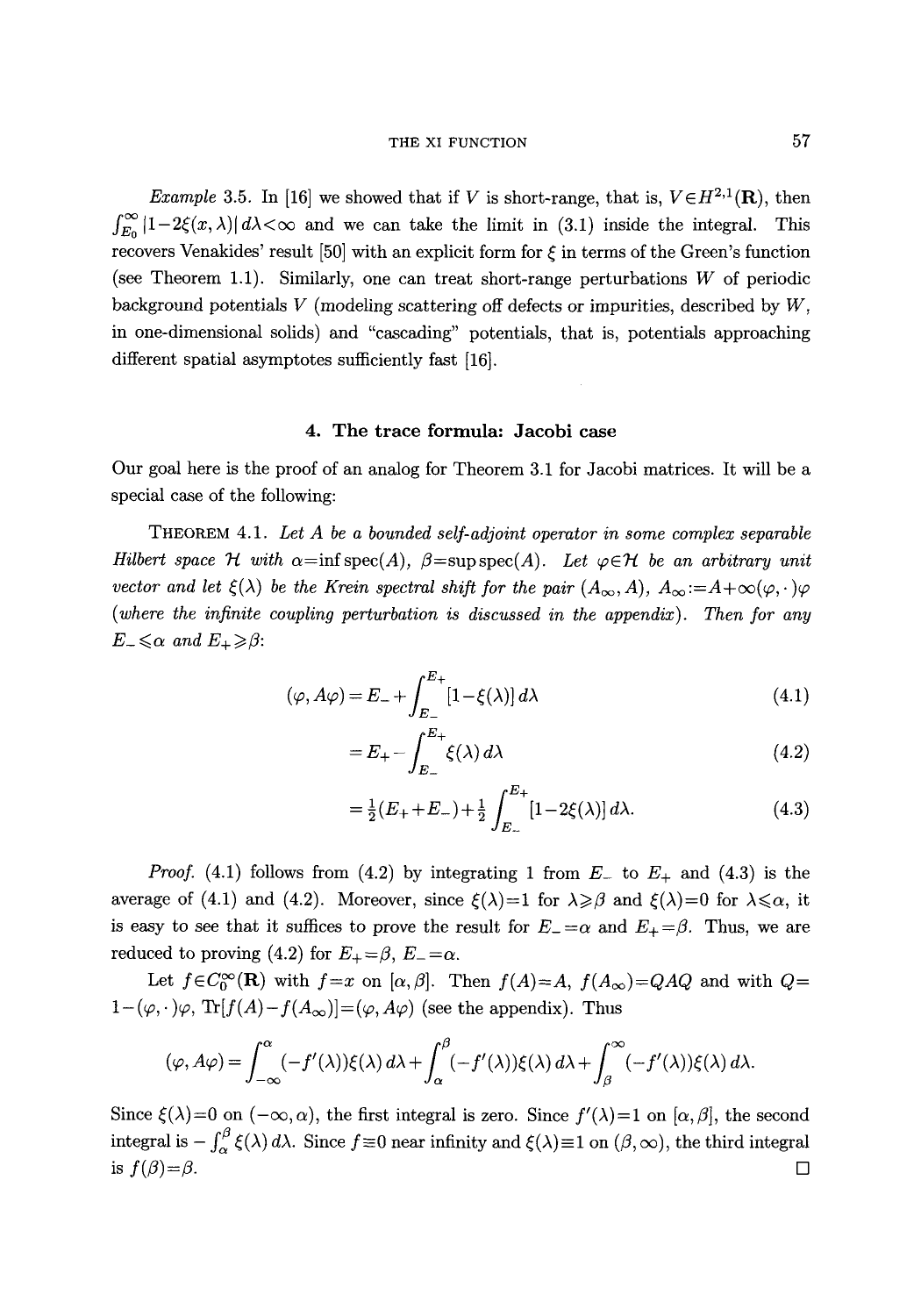COROLLARY 4.2. Let H be a Jacobi matrix on  $l^2(\mathbf{Z}^{\nu})$ , that is, for a bounded function  $V$  on  $\mathbf{Z}^{\nu}$ :

$$
(Hu)(n) = \sum_{|n-m|=1} u(m) + V(n)u(n), \quad n \in \mathbb{Z}^{\nu}.
$$
 (4.4)

*For*  $r \in \mathbb{Z}^{\nu}$ , let  $H_r^D$  be the operator on  $L^2(\mathbb{Z}^{\nu} \setminus \{r\})$  given by (4.4) with  $u(r)=0$  boundary *conditions. Let*  $\xi(r, \lambda)$  *be the spectral shift for the pair*  $(H_r^D, H)$ *. Then* 

$$
V(r) = E_{-} + \int_{E_{-}}^{E_{+}} [1 - \xi(r, \lambda)] d\lambda
$$
 (4.5)

$$
=E_{+} - \int_{E_{-}}^{E_{+}} \xi(r,\lambda) d\lambda \tag{4.6}
$$

$$
=\frac{1}{2}(E_{+}+E_{-})+\frac{1}{2}\int_{E_{-}}^{E_{+}}[1-2\xi(r,\lambda)]\,d\lambda\tag{4.7}
$$

*for any*  $E_{-} \leq \inf \text{spec}(H), E_{+} \geq \sup \text{spec}(H)$ .

*Remark.* Only when  $\nu = 1$  does this have an interpretation as a formula using Dirichlet problems on the half-line.

### 5. Absolutely continuous spectrum

We will also show that the  $\xi(x, \lambda)$  function for a single fixed  $x \in \mathbb{R}$  determines the absolutely continuous spectrum of a one-dimensional Schrödinger operator or Jacobi matrix. We begin with a result that holds for a higher-dimensional Jacobi matrix as well:

PROPOSITION 5.1. (i) *For an arbitrary Jacobi matrix, H, on*  $\mathbf{Z}^{\nu}$ ,  $\bigcup_{j\in\mathbf{Z}^{\nu}}\{\lambda \in \mathbf{R}\}\$  $0 < \xi(j, \lambda) < 1$  *is an essential support for the absolutely continuous spectrum of H.* 

(ii) For a one-dimensional Schrödinger operator,  $H = -d^2/dx^2 + V$  (with V continu*ous and bounded from below),*  $\bigcup_{x \in \Omega} {\{\lambda \in \mathbf{R} \mid 0 \leq \xi(x, \lambda) \leq 1\}}$  *is an essential support for the absolutely continuous spectrum of H.* 

*Remark.* Recall that every absolutely continuous measure,  $d\mu$ , has the form  $f(E) dE$ .  $S = {E | f(E) \neq 0}$  is called an essential support of  $d\mu$ . Any Borel set which differs from S by sets of zero Lebesgue measure is also called an essential support of  $d\mu$ . If A is a selfadjoint operator on  $H$  and  $\varphi_n$  an orthonormal basis for  $H$ , and  $d\mu_n$  the spectral measure for the pair,  $A, \varphi_n$  (i.e.,  $(\varphi_n, e^{isA}\varphi_n) = \int_{\mathbf{R}} e^{isE} d\mu_n(E)$ ), and if  $d\mu_n^{\text{ac}}$  is the absolutely continuous component of  $d\mu_n$  with  $S_n$  its essential support, then  $\bigcup_n S_n$  is an essential support of the absolutely continuous spectrum for A.

*Proof.* (i) Let  $g(j, z)$  be the diagonal Green's function  $(\delta_j, (A-z)^{-1}\delta_j)$  for  $\text{Im } z \neq 0$ . Thus  $g(j, z) = \int_{\mathbf{R}} d\mu_j (E) (E-z)^{-1}$ . By general properties of Borel transforms of measures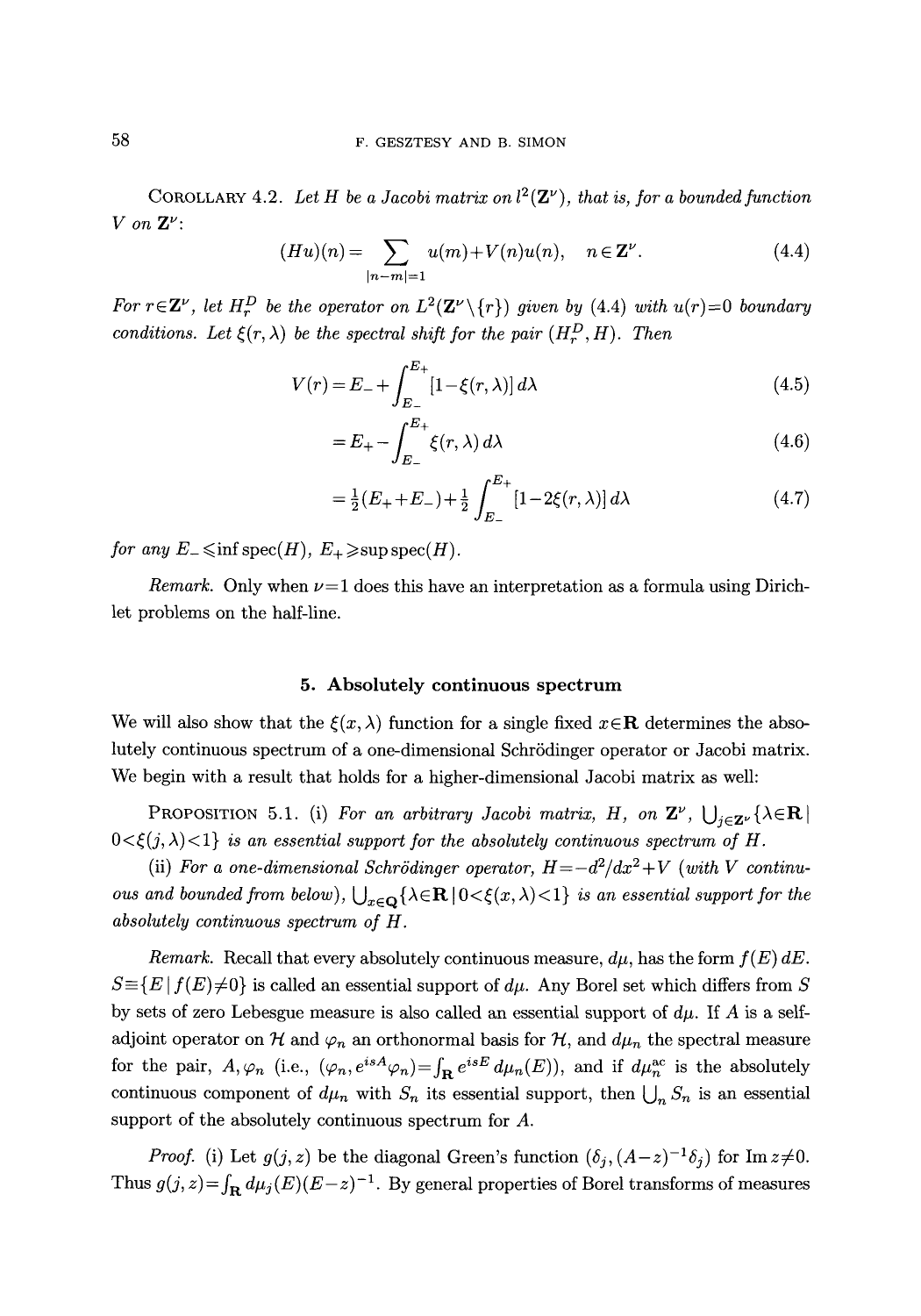(see, e.g., [28], [48]), for a.e.  $\lambda \in \mathbb{R}$ ,  $\lim_{\varepsilon \downarrow 0} g(j, \lambda + i\varepsilon)$  exists and is non-zero; and  $S_j$ , the essential support of  $d\mu_{j,ac}$ , is given by

$$
S_j = \{ \lambda \in \mathbf{R} \mid \text{Im } g(j, \lambda + i0) \neq 0 \}.
$$

But if  $g(j, \lambda + i0) \neq 0$ , then  $\text{Im } g(j, \lambda + i0) \neq 0$  is equivalent to  $0 < \text{Arg}(g(j, \lambda + i0)) < \pi$ , so, up to sets of measure 0,

$$
S_j = \{ \lambda \in \mathbf{R} \mid 0 < \xi(j, \lambda) < 1 \}.
$$

Since  $\{\delta_j\}_{j\in\mathbf{Z}^{\nu}}$  are an orthonormal basis for  $\mathbf{Z}^{\nu}$ , the result is proven.

(ii) Let  $\mathcal{H}_{-1}$  be the minus one space in the scale of spaces associated to H (see, e.g., [43]). Then,  $\delta_x$ , the delta function supported at x is in  $\mathcal{H}_{-1}$  and the diagonal Green's function  $g(x, z)$  is just  $(\delta_x, (H-z)^{-1}\delta_x)$ . Since  $\{\delta_x\}_{x \in \mathbf{Q}}$  are total in  $\mathcal{H}_{-1}$ , the argument is essentially the same as in (i).  $\Box$ 

In one dimension though, a single  $x$  suffices:

THEOREM 5.2. For one-dimensional Schrödinger operators or Jacobi matrices, respectively,  $\{\lambda \in \mathbf{R} \mid 0 < \xi(x, \lambda) < 1\}$  *is an essential support for the absolutely continuous measure for any fixed*  $x \in \mathbb{R}$  *or Z, respectively.* 

*Proof.* Consider the Schrödinger case first. Let  $m_{\pm}(x, z)$  be the Weyl m-functions (see, e.g., [48]) for  $-d^2/dx^2+V$  and let  $H_{\pm,x}$  be the Dirichlet operators on  $L^2((x,\pm\infty))$ . Then

$$
g(x,z) = -\frac{1}{m_+(x,z) + m_-(x,z)}\tag{5.1}
$$

and  $H_{\pm,x}$  is unitarily equivalent to multiplication by  $\lambda$  on  $L^2(\mathbf{R}; d\mu_{x,\pm})$ , where  $d\mu_{x,\pm}$  is a limit of the measures  $(1/\pi)\operatorname{Im} m_{\pm}(x,\lambda+i\varepsilon)d\lambda$  as  $\varepsilon\downarrow 0$ . Thus, up to sets of measure zero:

$$
\{\lambda \in \mathbf{R} \mid 0 < \xi(x, \lambda) < 1\} = \{\lambda \in \mathbf{R} \mid \text{Im } g(x, \lambda + i0) \neq 0\}
$$
\n
$$
= \{\lambda \in \mathbf{R} \mid \text{Im } m_+(x, \lambda + i0) \neq 0\} \cup \{\lambda \in \mathbf{R} \mid \text{Im } m_-(x, \lambda + i0) \neq 0\}
$$
\n
$$
= S_{x,+} \cup S_{x,-}
$$

with  $S_{x,\pm}$  the essential support of the a.c. part of  $d\mu_{\pm,x}$ . Thus,  $\{\lambda \in \mathbf{R} \mid 0 \leq \xi(x,\lambda) \leq 1\}$  is an essential support for the a.c. spectrum of  $H_{+,x} \oplus H_{-,x}$ . But H and  $H_{+,x} \oplus H_{-,x}$  have resolvents differing by a rank one perturbation and so equivalent absolutely continuous spectrum by the theory of trace class perturbations [27], [47].

The Jacobi case is similar but requires (5.1) to be replaced by

$$
g(j,z) = -\frac{1}{m_+(j,z) + m_-(j,z) + z - V(j)}.
$$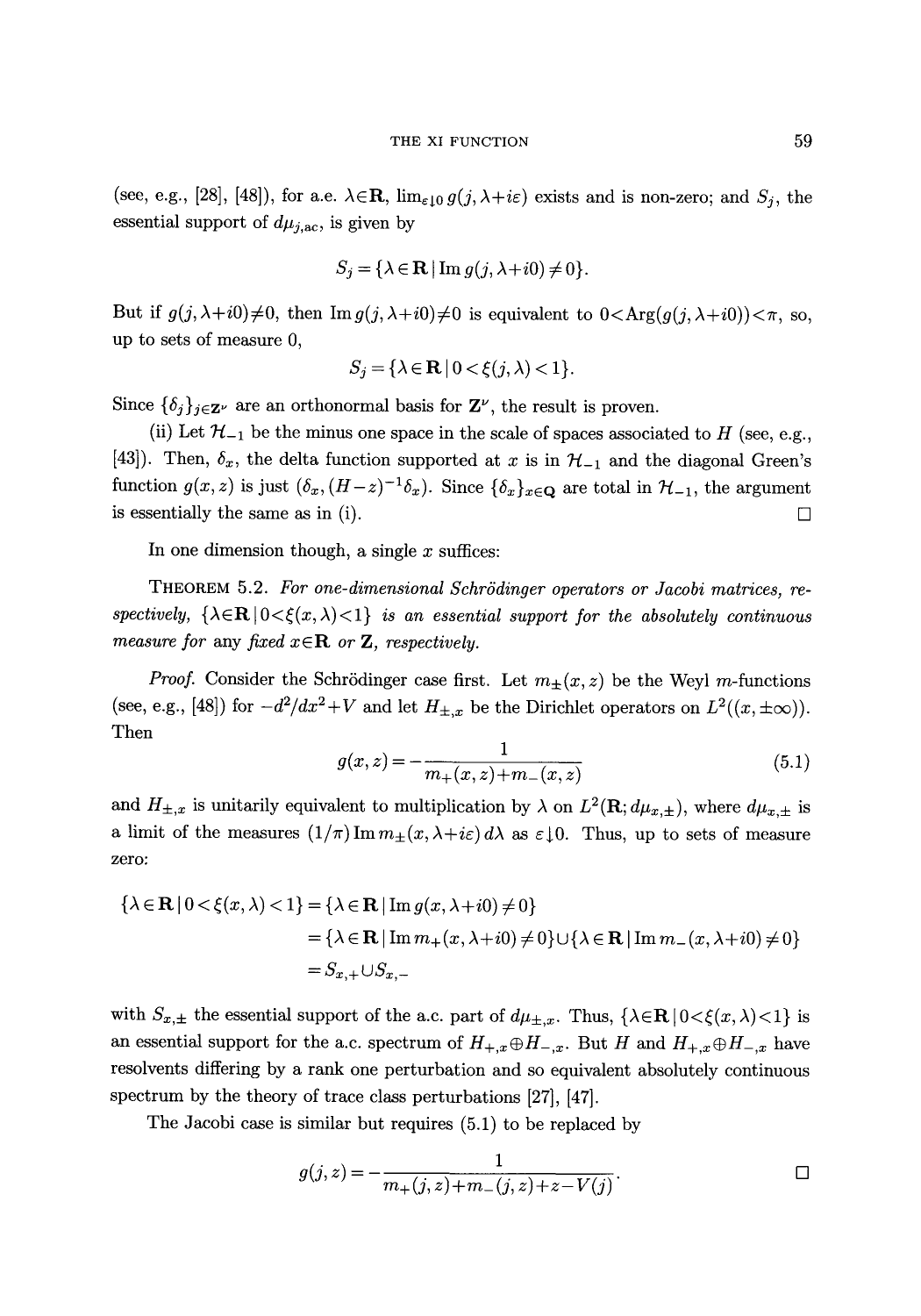These results are of particular interest because of their implications for a special kind of semi-continuity of the spectrum. We begin by noting a lemma (that requires a preliminary definition).

*Definition.* Let  $\{V_n\}$ , V be continuous potentials on **R** (or **Z**). We say that  $V_n$ converges to V locally as  $n \rightarrow \infty$  if and only if

(i)  $\inf_{(n,x)\in\mathbb{N}\times\mathbb{R}}V_n(x)\rangle-\infty$  (**R** case) or  $\sup_{(n,j)\in\mathbb{N}\times\mathbb{Z}}|V_n(j)|<\infty$  (**Z** case),

(ii) for each  $R<\infty$ ,  $\sup_{\vert x\vert\leq R} |V_n(x)-V(x)|\to 0$  as  $n\to\infty$ .

LEMMA 5.3. If  $V_n \rightarrow V$  *locally as n* $\rightarrow \infty$  and  $H_n$ , *H* are the corresponding Schrö*dinger operators (or Jacobi matrices), then*  $(H_n-z)^{-1} \rightarrow (H-z)^{-1}$  *strongly for*  $\text{Im } z \neq 0$  $as\ n\rightarrow\infty$ .

*Proof.* Let  $\varphi \in C_0^{\infty}(\mathbf{R})$  or a finite sequence in  $l^2(\mathbf{Z})$ . Then

$$
[(H_n-z)^{-1}-(H-z)^{-1}](H-z)\varphi = (H_n-z)^{-1}(V-V_n)\varphi \to 0 \text{ as } n \to \infty.
$$

But  $\{(H-z)\varphi\}$  is a dense set (since H is essentially self-adjoint on  $C_0^{\infty}(\mathbf{R})$  or on finite sequences, respectively).  $\Box$ 

THEOREM 5.4. *If*  $V_n \to V$  *locally as*  $n \to \infty$  and  $\xi_n(x, \lambda)$ ,  $\xi(x, \lambda)$  are the corresponding *xi functions for fixed x, then*  $\xi_n(x, \lambda) d\lambda$  converges to  $\xi(x, \lambda) d\lambda$  weakly in the sense that

$$
\int_{\mathbf{R}} f(\lambda) \xi_n(x, \lambda) d\lambda \to \int_{\mathbf{R}} f(\lambda) \xi(x, \lambda) d\lambda \quad \text{as } n \to \infty \tag{5.2}
$$

*for any*  $f \in L^1(\mathbf{R}; d\lambda)$ *.* 

*Proof.* By a simple density argument (using  $|\xi(x, \lambda)| \leq 1$ ), it suffices to prove this for  $f(\lambda)=(\lambda-z)^{-2}$  and all  $z\in\mathbb{C}\backslash\mathbb{R}$ . But by  $(A.7')$ :

$$
\int_{\mathbf{R}} (\lambda - z)^{-2} \xi_n(x, \lambda) d\lambda = \frac{d}{dz} F_n(x, z),
$$

where  $F_n(x, z) = \ln g_n(x, z)$ . Since the F's are analytic and uniformly bounded, pointwise convergence of the F's implies convergence of the derivatives  $dF_n/dz$ . Thus we need only show

$$
g_n(x, z) \to g(x, z)
$$
 as  $n \to \infty$ .

This follows from Lemma 5.3 (and, in the Schrödinger case, some elliptic estimates to turn convergence of the operators to pointwise convergence of the integral kernels).  $\Box$ 

*Definition.* For any H, let  $|S_{ac}(H)|$  denote the Lebesgue measure of the essential support of the absolutely continuous spectrum of  $H$ .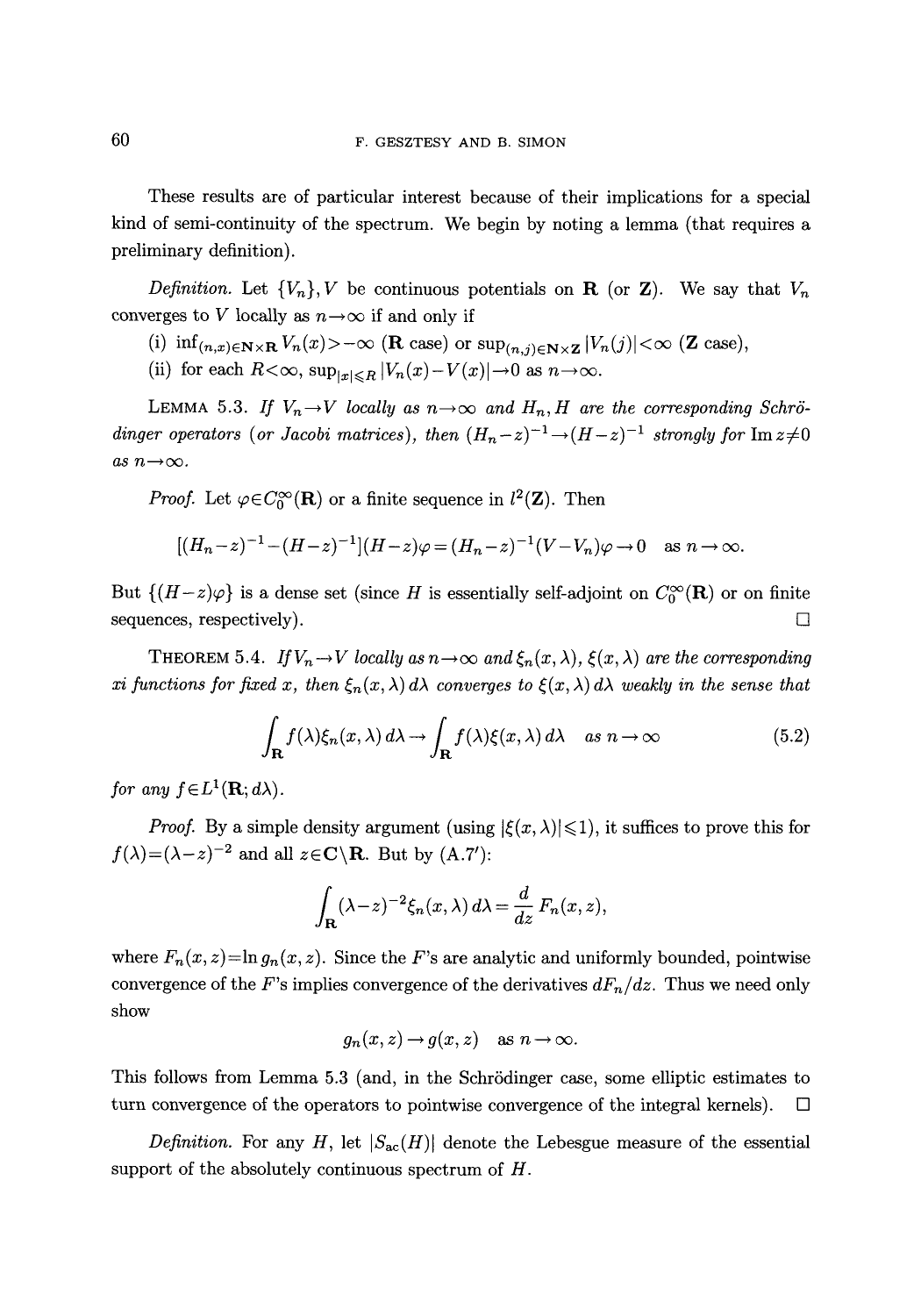THEOREM 5.5 (for one-dimensional SchrSdinger operators or Jacobi matrices). *Suppose*  $V_n \to V$  *locally as*  $n \to \infty$  and each  $V_n$  is periodic. Then for any interval  $(a, b) \subset \mathbb{R}$ :

$$
|(a,b)\cap S_{\rm ac}| \geqslant \overline{\lim}_{n\to\infty} |(a,b)\cap S_{\rm ac}(H_n)|.
$$

*Remark.* The periods of V, need *not* be fixed; indeed, almost-periodic V's are allowed.

*Proof.* By periodicity,  $\xi_n(x,\lambda)$  is 0,  $\frac{1}{2}$ , 1 for a.e.  $\lambda \in \mathbb{R}$ . Let

$$
A_n = \{ \lambda \in (a, b) | \xi_n(x, \lambda) = 0 \} \text{ and } A = \{ \lambda \in (a, b) | \xi(x, \lambda) = 0 \}.
$$

Then,  $\xi_n(x,\lambda) \geq \frac{1}{2}$  on  $A \setminus A_n$ , so for any *a, b*:

$$
\int_A \xi_n(x,\lambda) d\lambda \geq \frac{1}{2} |(A \setminus A_n)|
$$

But by Theorem 5.4,  $\int_A \xi_n(x,\lambda) d\lambda \to \int_A \xi(x,\lambda) d\lambda = 0$  as  $n \to \infty$ . Thus,  $\frac{1}{2} |A \setminus A_n| \to 0$ , so  $|A| \leq \underline{\lim}_{n \to \infty} |A_n|$ . Similarly, using  $1-\xi$ , we get an inequality on

$$
|\{\lambda \in (a,b) \mid \xi(x,\lambda)=1\}| \leq \lim_{n\to\infty} |\{\lambda \in (a,b) \mid \xi(x,\lambda)=1\}|.
$$

This implies the result.  $\Box$ 

*Example* 5.6. Let  $\alpha_n$  be a sequence of rationals and  $\alpha = \lim_{n \to \infty} \alpha_n$ . Let  $H_n$  be the Jacobi matrix with potential  $\lambda \cos(2\pi \alpha_n + \theta)$  for  $\lambda, \theta$  fixed. Then [2] have shown for  $|\lambda| \leq 2$ ,  $|S_n| \geq 4-2|\lambda|$ . It follows from the last theorem that  $|S| \geq 4-2|\lambda|$ . This provides a new proof (and a strengthening) of an important result of Last [33].

*Example* 5.7. Let  $\{a_m\}_{m\in\mathbb{N}}$  be a sequence with  $s=\sum_{m=1}^{\infty}2^m|a_m|<2$ . Let  $V(n)=$  $\sum_{m=1}^{\infty} a_m \cos(2\pi n/2^m)$ , a limit periodic potential on **Z**. Let h be the corresponding Jacobi matrix. We claim that

$$
|\sigma_{ac}(h)| \geqslant 2(2-s). \tag{5.31}
$$

For let  $V_M(n) = \sum_{m=1}^M a_m \cos(2\pi n/2^m)$  with  $h_M$  the associated Jacobi matrix. Then the external edges of the spectrum move in at most by  $||V_M||_{\infty} \leq \sum_{m=1}^{M} |a_m|$ .  $V_{M-1}$  has at most  $2^{M-1}-1$  gaps. They increase in size in going from  $V_{M-1}$  to  $V_M$  by  $2|a_M|$ . In addition,  $V_M$  has  $2^{M-1}$  new gaps. Thus,  $\sigma(h_M) \geq 4-2||V||_{\infty}-\sum_{m=1}^{M}(2^m-1)|a_m| \geq 4-2s$ , which yields (5.31) on account of Theorem 5.5. Knill-Last [29] have shown how to use our Theorem 5.5 to treat more general limit periodic potentials, including Schrödinger operators of the form studied by Chulaevsky [4], and have also treated quasi-periodic potentials of the form  $V(n) = \sum_{m=1}^{\infty} \lambda_m \cos((2\pi\alpha n+\theta)m)$  where they show  $|\sigma_{ac}| \geq 4-6 \sum_{m=1}^{\infty} m |\lambda_m|$ .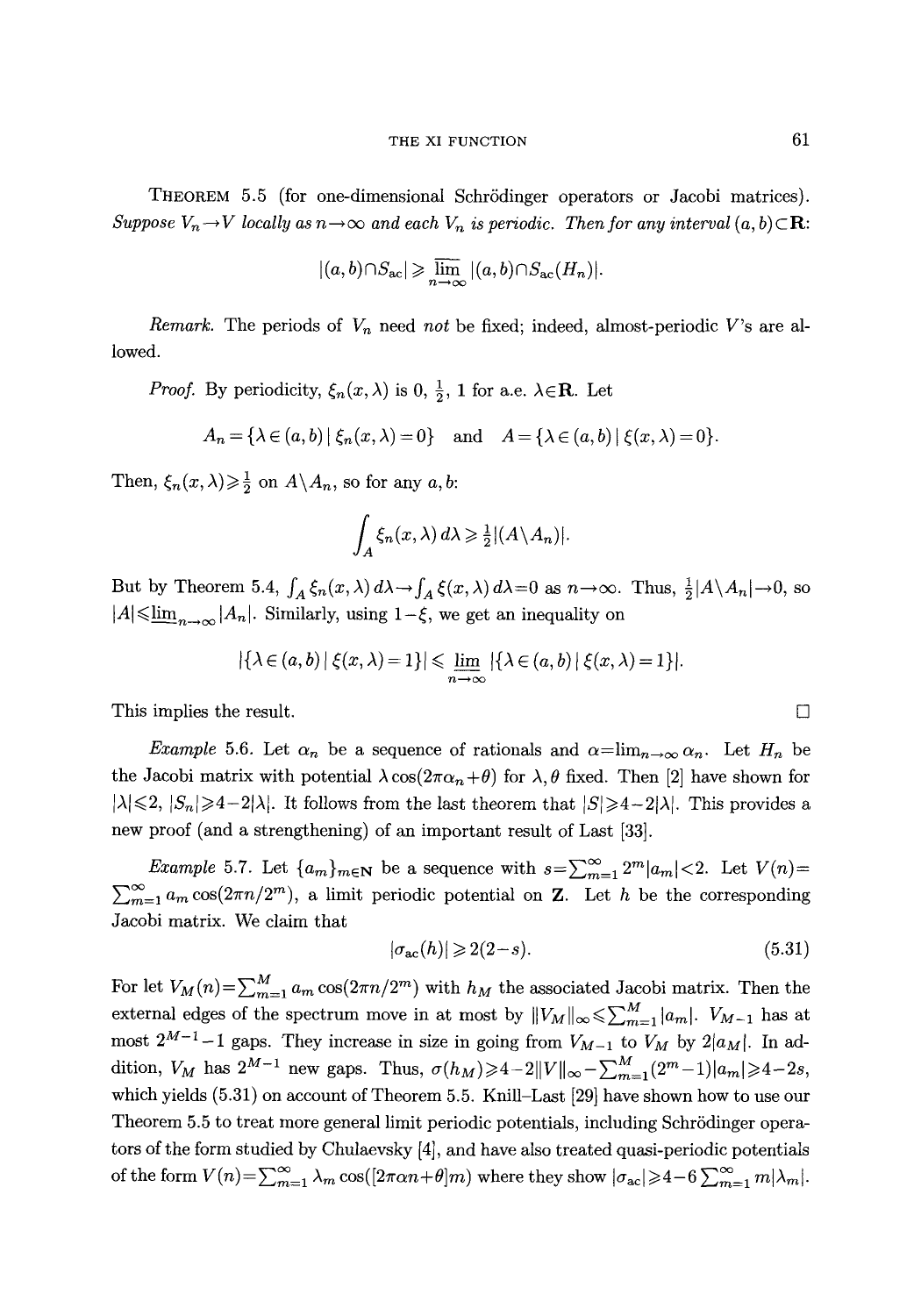

Fig. 1. An inverse spectral philosophy

#### 6. Inverse problems

We want to give an overview of how we believe  $\xi(x,\lambda)$  can be an important tool in the study of inverse problems and apply the philosophy in a few cases. Roles are played by  $\xi(x_0, \lambda)$ , the diagonal Green's function  $g(x_0, \lambda)$ , and the Weyl m-functions  $m_{\pm}(x_0, z)$ (corresponding to the Dirichlet boundary condition at  $x=x_0$ ). The relationship is that  $\xi$  is closest to spectral and scattering information and, under proper circumstances, it determines  $g(x_0, \lambda)$  and the derivative  $g'(x_0, \lambda)$ . They determine  $m_{\pm}(x_0, \lambda)$ , which in turn determine  $V(x)$  for a.e.  $x \in \mathbb{R}$  by the Gel'fand-Levitan method [14], [36]. The scheme underlying our philosophy is illustrated in Figure 1.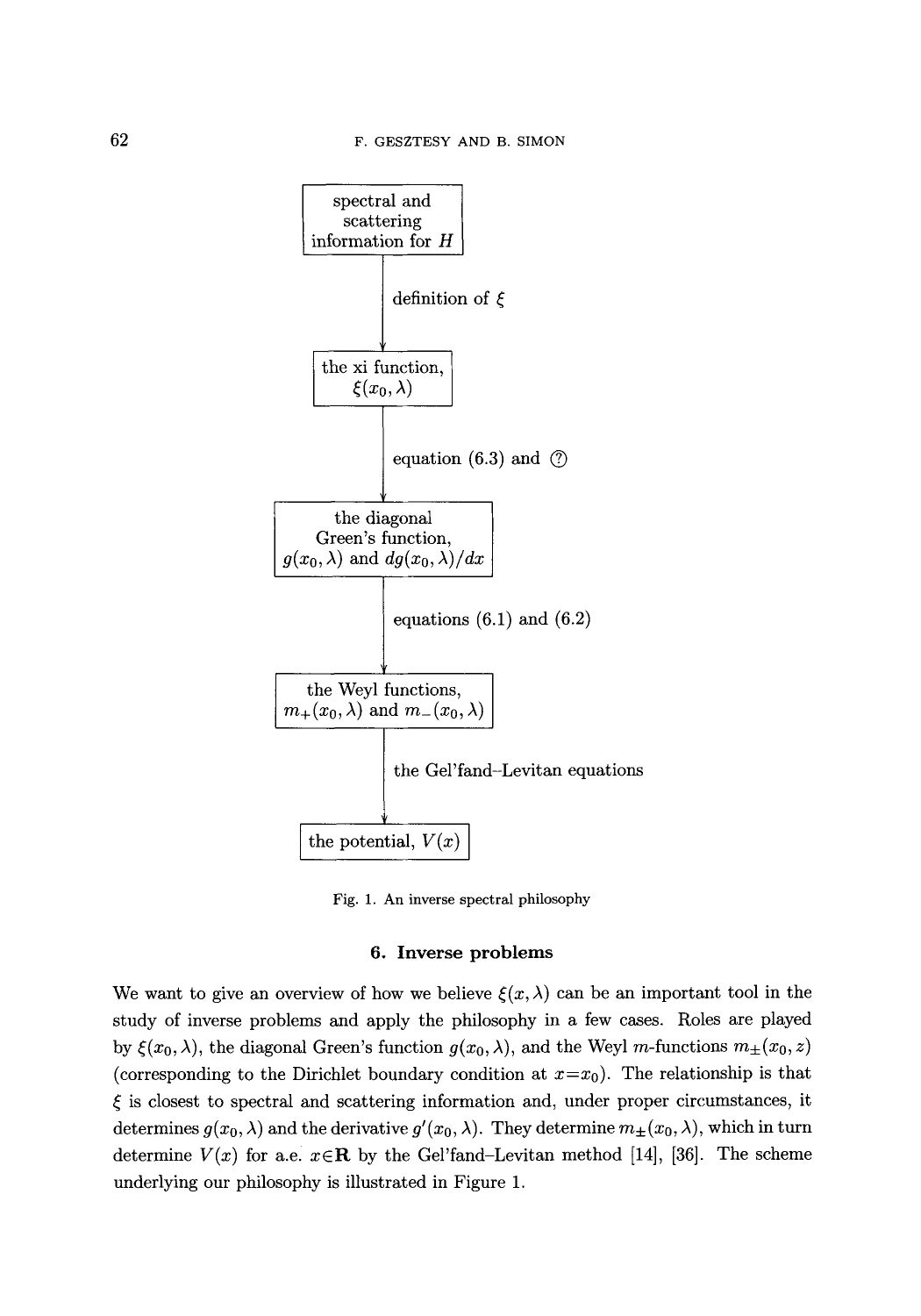That  $m_{\pm}(y, \lambda)$  for all  $\lambda$  and a single y determine  $V(x)$  on  $(-\infty, y)$  and  $(y, \infty)$  is well known [38]. That  $g(x, \lambda)$  and  $dg(x, \lambda)/dx$  at a single point x determine  $m_{\pm}(x, \lambda)$  follows from the pair of formulae,

$$
g(x,\lambda) = -[m_+(x,\lambda) + m_-(x,\lambda)]^{-1},
$$
\n(6.1)

$$
g'(x,\lambda) = -\frac{m_+(x,\lambda) - m_-(x,\lambda)}{m_+(x,\lambda) + m_-(x,\lambda)}.\tag{6.2}
$$

(6.2) follows from (6.1) and the Riccati equations

$$
m'_{\pm}(x,\lambda)=\mp[m_{\pm}^2(x,\lambda)-V(x)\!+\!\lambda].
$$

(6.2) is not new; it can be found, for example, in Johnson-Moser [26].

Thus, to recover  $V(x)$  for all  $x \in \mathbb{R}$  from  $\xi(x_0, \lambda)$  for a fixed  $x_0$  and all  $\lambda$ , we only need a method to compute  $g(x_0, \lambda)$  and  $g'(x_0, \lambda)$  from  $\xi(x_0, \lambda)$ . One can get g in general from the following formula which follows from Theorem A.2 in the appendix and the proposition below:

$$
g(x, z) = (E_0 - z)^{-1/2} \lim_{\gamma \to \infty} \exp\left(\int_{E_0}^{\infty} \frac{\xi(x, \lambda) - \frac{1}{2}}{\lambda - z} \cdot \frac{\gamma}{\gamma + \lambda} d\lambda\right),
$$
  
\n
$$
E_0 = \inf \operatorname{spec}(H). \tag{6.3}
$$

The proposition we need is

PROPOSITION 6.1. Let V be continuous and bounded from below and let  $g(x, z)$  $G(x, x, z)$  be the diagonal Green's function for  $H = -d^2/dx^2 + V$ . Then

$$
\lim_{\lambda \to \infty} \lambda^{1/2} g(x, -\lambda) = 1.
$$
\n(6.4)

*Proof.* Let  $p(x, t)$  be the diagonal heat kernel for H. By the Feynman-Kac formula [46],

$$
p(x,t) = (4\pi t)^{-1/2} E\bigg(\exp\bigg(-t\int_0^1 V\big(x+\sqrt{2t}\,\alpha(s)\big)\,ds\bigg)\bigg),\,
$$

where  $\alpha$  is the Brownian bridge. It follows by the dominated convergence theorem that

$$
(4\pi t)^{1/2} p(x,t) \to 1 \quad \text{as } t \downarrow 0. \tag{6.5}
$$

Since

$$
g(x, -\lambda) = \int_0^\infty e^{-\lambda t} p(x, t) dt
$$

we obtain  $(6.4)$ .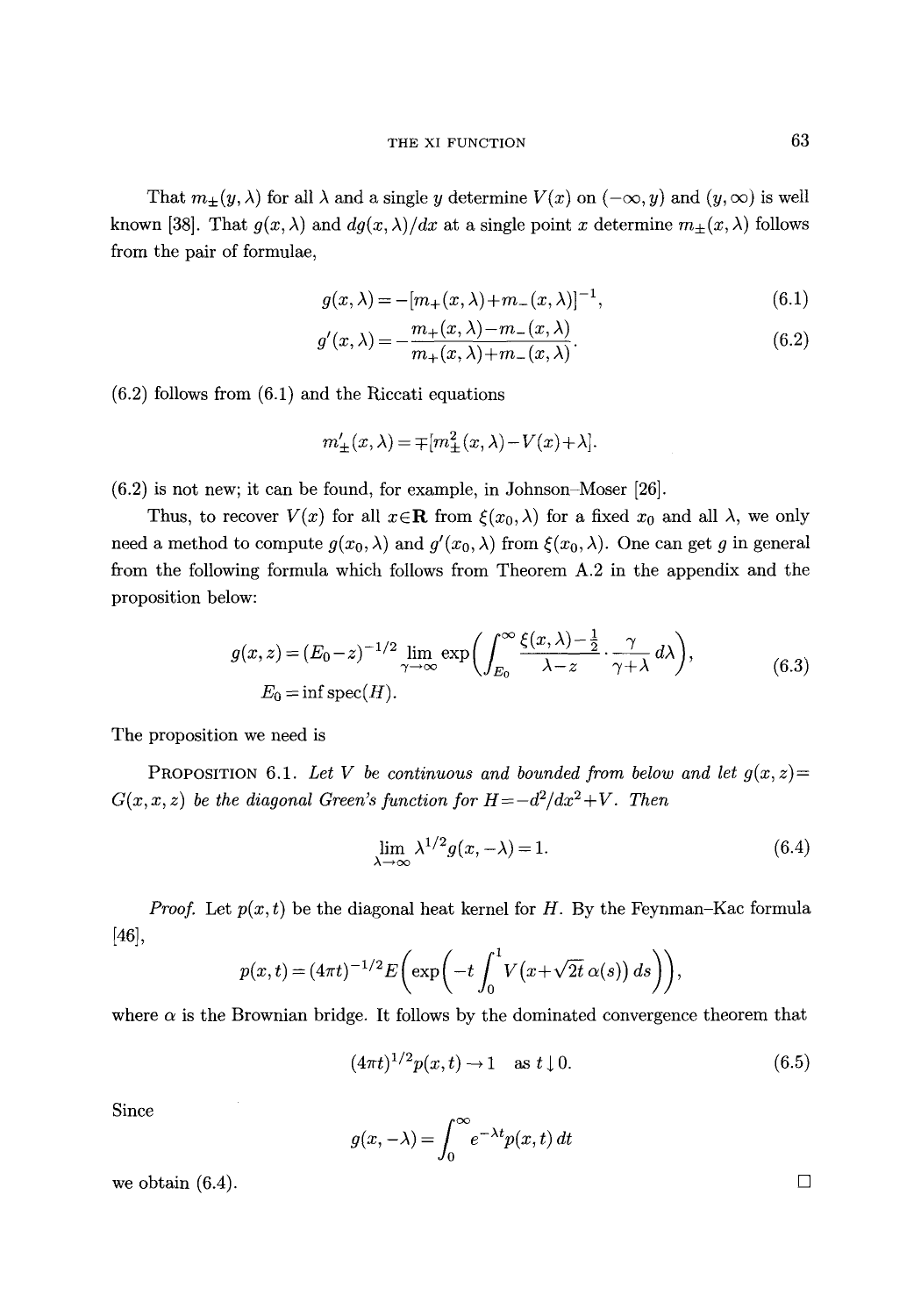*Remarks.* (i) (6.4) can also be read off of asymptotics of  $m<sub>±</sub>$  found in [1], [11]. (ii)  $(6.5)$  can be used to prove the following stronger version of  $(6.3)$ :

$$
g(x, z) = (E_0 - z)^{-1/2} \lim_{\alpha \downarrow 0} \exp \biggl( \int_{E_0}^{\infty} \frac{\xi(x, \lambda) - \frac{1}{2}}{\lambda - z} e^{-\alpha \lambda} d\lambda \biggr).
$$

Thus, the solution of the inverse problem for going from  $\xi(x_0, \cdot)$  at a single  $x_0$  to  $V(x)$ for all  $x \in \mathbf{R}$  is connected to finding  $g'(x_0, z)$  from  $\xi(x_0, \lambda)$ . In absolute generality, we are unsure how to proceed with this because we have no general theory for a differential equation that  $\zeta(x, \lambda)$  obeys for  $\lambda$  in the essential spectrum of H. Indeed, for random V's where typically spec $(H)=[\alpha,\infty)$  for some  $\alpha, \xi(x,\lambda)=1$  or 0 on **R** and

$$
\overline{\{\lambda \in \mathbf{R} \mid \xi(x,\lambda) = 1\}} = [\alpha, \infty), \quad \overline{\{\lambda \in \mathbf{R} \mid \xi(x,\lambda) = 0\}} = \mathbf{R}
$$

and the x dependence must be very complex. However, one class of potentials does allow some progress:

*Definition.* We say that V is discretely dominated if for all  $x \in \mathbb{R}$ ,  $\xi(x, \lambda) = \frac{1}{2}$  for a.e.  $\lambda \in \sigma_{\text{ess}}(H)$ .

Examples include reflectionless (soliton) potentials in the short-range case, the periodic case, algebro-geometric finite-gap potentials and limiting cases thereof (such as solitons relative to finite-gap backgrounds), certain almost-periodic potentials, and potentials with  $V(x) \to \infty$  as  $|x| \to \infty$ . In this case if  $E_0 = \inf \operatorname{spec}(H)$ ,  $[E_0, \infty) \setminus \operatorname{spec}(H)$  $\bigcup_{n=1}^{N}(\alpha_n,\beta_n)$  where N is finite or infinite. For each x, there is at most one eigenvalue for  $H_{D;x}$  in each  $(\alpha_n,\beta_n)$ ; call it  $\mu_n(x)$ . If there is no eigenvalue in  $(\alpha_n,\beta_n)$ , then  $\xi(x,\lambda)$ is either 1 on  $(\alpha_n,\beta_n)$  or 0, and then we set  $\mu_n(x)$  equal to  $\beta_n$  or to  $\alpha_n$ . Thus

$$
\xi(x,\lambda) = \begin{cases} \frac{1}{2}, & \lambda \in \text{spec}(H), \\ 0, & \mu_n(x) < \lambda < \beta_n, \\ 1, & \alpha_n < \lambda < \mu_n(x), \end{cases}
$$

and the inverse formulae at a fixed  $x$  say that

$$
V(x) = \lim_{t \downarrow 0} \sum_{n=1}^{N} \frac{2e^{-t\mu_n(x)} - e^{-t\alpha_n} - e^{-t\beta_n}}{t},
$$
\n(6.6)

$$
g(x,z) = (E_0 - z)^{-1/2} \lim_{\gamma \to \infty} \left[ \prod_{n=1}^N \left\{ \frac{[z - \mu_n(x)]^2}{(z - \alpha_n)(z - \beta_n)} \cdot \frac{(\gamma + \alpha_n)(\gamma + \beta_n)}{[\gamma + \mu_n(x)]^2} \right\} \right]^{1/2}.
$$
 (6.7)

If  $\sum_{n} |\beta_n-\alpha_n| < \infty$ , then

$$
g(x, z) = (E_0 - z)^{-1/2} \left[ \prod_{n=1}^{N} \frac{[z - \mu_n(x)]^2}{(z - \alpha_n)(z - \beta_n)} \right]^{1/2}
$$
(6.8)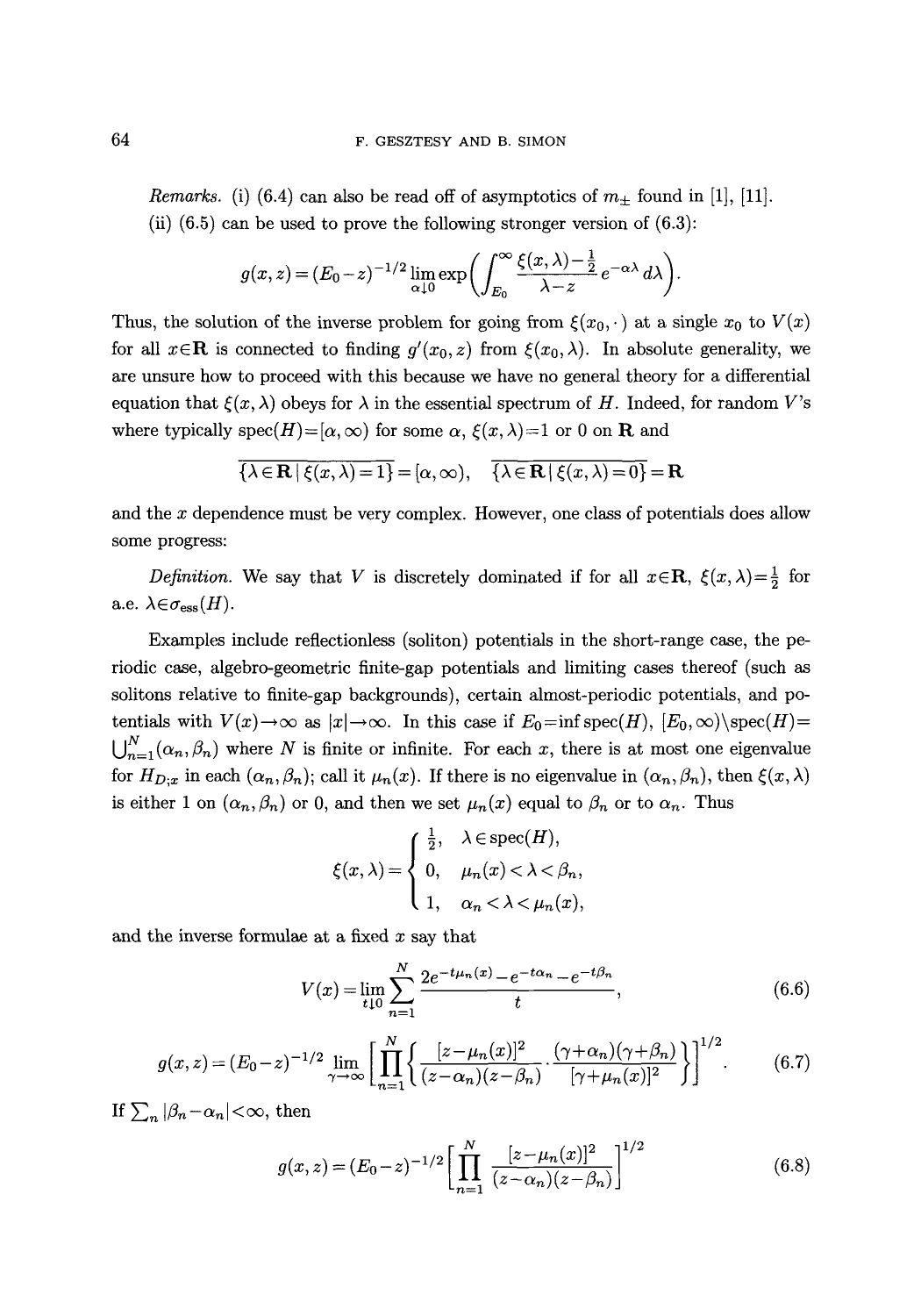#### THE XI FUNCTION 65

(with an absolutely convergent product if  $N=\infty$ ).

The  $\mu$ 's obey a differential equation essentially that was found by Dubrovin [9] in 1975 for the finite-gap periodic case and extended later by McKean-Trubowitz [42], Trubowitz [49], Levitan [34], [35], Kotani-Krishna [31], and Craig [5]. The form we give is the one in Kotani-Krishna [31]. Previous authors only considered the periodic or almost-periodic case, so, in particular, our result is new in the case  $|V(x)| \rightarrow \infty$  where the regularization (6.6) is needed since  $\sum_{n\in\mathbf{N}} |\beta_n-\alpha_n|=\infty$ :

THEOREM 6.2. Let  $\alpha_n < \mu_n(x_0) < \beta_n$ . Then  $\mu_n$  is  $C^1$  near  $x_0$  and

$$
\frac{d}{dx}\mu_n(x)\Big|_{x=x_0} = \frac{\pm 1}{\partial g(x_0,\lambda)/\partial\lambda}\Big|_{\lambda=\mu_n(x_0)},\tag{6.9}
$$

*where g is given by* (6.7) *or* (6.8). *In* (6.9), *the*  $\pm 1$  *is*  $+1$  (*or*  $-1$ ) *if*  $\mu_n(x_0)$  *is an eigenvalue of*  $H_{x_0;D}$  *on*  $(x_0,\infty)$  *(or*  $(-\infty,x_0)$ *).* 

*Proof.* The number  $\mu_n(x)$  obeys

$$
g(x,\mu_n(x))=0.
$$

It is easy to see that g is strictly monotone; indeed,  $\partial g/\partial \lambda > 0$  on each  $(\alpha_n, \beta_n)$  and so by the implicit function theorem,  $\mu_n(x)$  is  $C^1$  and

$$
\frac{d\mu_n}{dx}=-\frac{\partial g/\partial x}{\partial g/\partial\lambda}
$$

so (6.9) is equivalent to  $\partial g/\partial x = \pm 1$  if the eigenvalue corresponds to the half-line  $(x, \infty)$ (or  $(-\infty, x)$ ). But the associated eigenvector lies in  $L^2((x_0, \infty))$  (or  $L^2((-\infty, x_0))$ ) if and only if  $m_+(x,\lambda)$  (or  $m_-(x,\lambda)$ ) is  $\infty$  at  $x=x_0$ ,  $\lambda=\mu_n(x_0)$ . By (6.2),  $\partial g/\partial x=\pm 1$  if  $m_{\pm} = \infty$ .

The simple example of the unique discretely dominated potential with  $\sigma(H) = \{-1\} \cup$  $(0, \infty)$  (the one-soliton potential) is discussed in [48]. (6.8) and (6.9) become an elementary differential equation and V is then given by  $(6.6)$ . This is further explored in [20] and [21].

Analogs of  $\xi$  in the related inverse cases are also useful. For example, we have shown that the  $\xi$  function relating to half-line problems on  $[0,\infty)$  with different boundary conditions at 0 determines the potential uniquely a.e. This result was previously obtained independently by Borg [3] and Marchenko [38] in 1952 under the strong additional hypothesis that the corresponding spectra were purely discrete. Our approach allows us to dispense with the discrete spectrum hypothesis and applies to arbitrary spectra.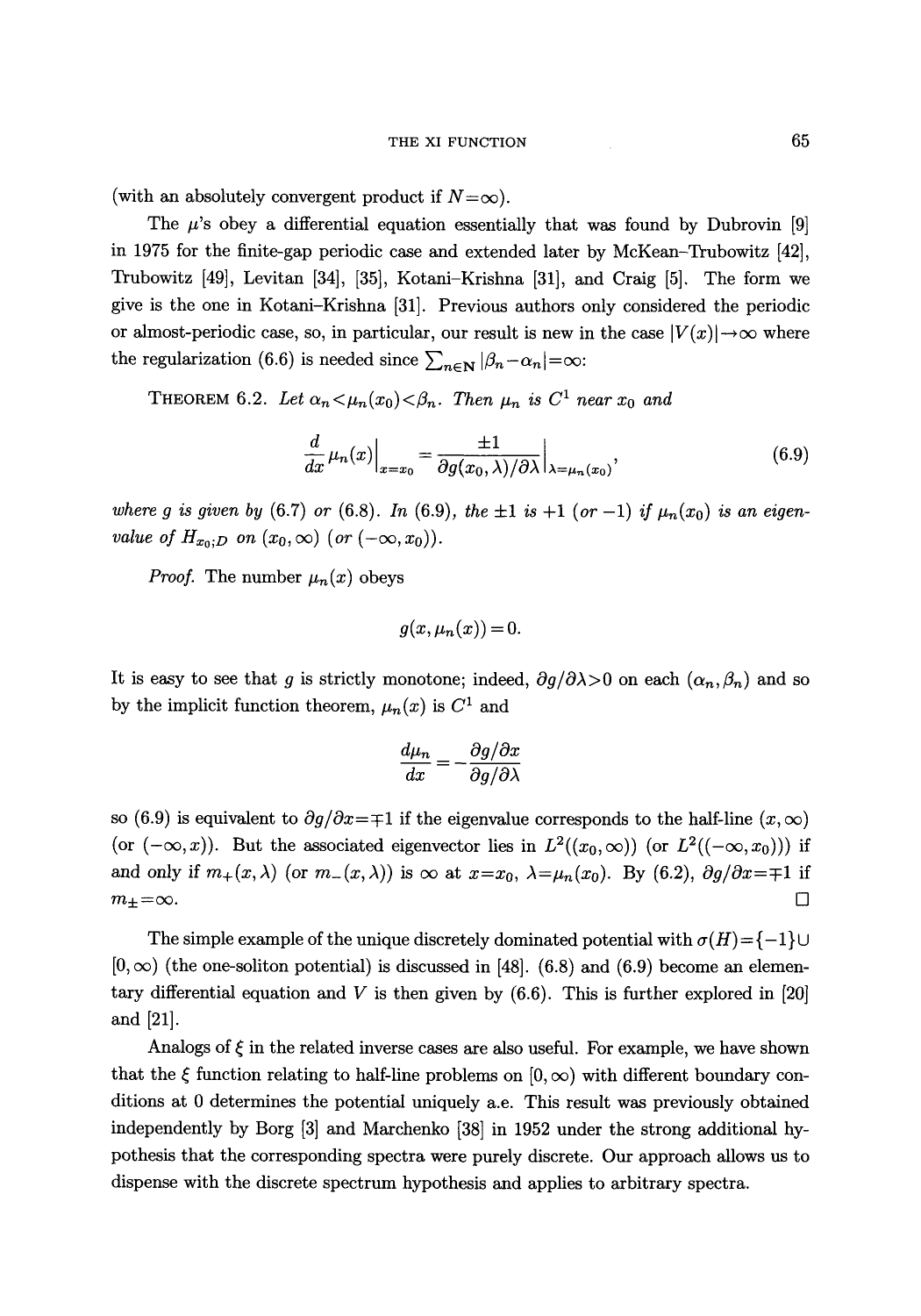### Appendix: Rank **one perturbations and the** Krein spectral shift

In this appendix, we will give a self-contained approach to the Krein spectral shift in a slightly more general setting than usual and using more streamlined calculations. The lecture notes [48] contain more about this approach. Let  $A \geqslant 0$  be a positive self-adjoint operator in some complex separable Hilbert space  $\mathcal H$  and let  $\mathcal H_k(A)$   $(-\infty < k < \infty)$  be the usual scale of spaces associated to A [43]. Let  $\varphi \in \mathcal{H}_{-1}(A)$ .

Then  $(\varphi, \cdot)\varphi$  defines a form bounded perturbation of A with relative bound zero, so for any  $\alpha \in \mathbb{R}$ , we can define

$$
A_{\alpha} = A + \alpha(\varphi, \cdot)\varphi \tag{A.1}
$$

as a closed form on  $\mathcal{H}_{+1}(A)$  with an associated self-adjoint operator also denoted by  $A_{\alpha}$ . For Im  $z\neq 0$  define

$$
F(z) = (\varphi, (A - z)^{-1} \varphi), \quad F_{\alpha}(z) = (\varphi, (A_{\alpha} - z)^{-1} \varphi).
$$
 (A.2)

By the second resolvent formula

$$
(A_{\alpha}-z)^{-1} = (A-z)^{-1} - \alpha((A_{\alpha}-\bar{z})^{-1}\varphi, \cdot)(A-z)^{-1}\varphi
$$
 (A.3)

so taking expectations in  $\varphi$  and solving for  $F_{\alpha}$ , we find

$$
F_{\alpha}(z) = \frac{F(z)}{1 + \alpha F(z)}\tag{A.4}
$$

and then applying  $(A.3)$  to  $\varphi$ :

$$
(A_{\alpha}-z)^{-1}\varphi = [1+\alpha F(z)]^{-1}(A-z)^{-1}\varphi
$$
 (A.5)

so by (A.3) again,

$$
(A_{\alpha}-z)^{-1} = (A-z)^{-1} - \frac{\alpha}{1+\alpha F(z)} ((A-\bar{z})^{-1}\varphi, \cdot)(A-z)^{-1}\varphi.
$$
 (A.6)

In particular,

$$
\text{Tr}\left[ (A-z)^{-1} - (A_{\alpha} - z)^{-1} \right] = \frac{\alpha}{1 + \alpha F(z)} \left( \varphi, (A-z)^{-2} \varphi \right)
$$
\n
$$
= \frac{d}{dz} \ln(1 + \alpha F(z)). \tag{A.7}
$$

By (A.6),  $\lim_{\alpha\to\infty} (A_{\alpha}-z)^{-1}$  exists in norm. Since  $A_{\alpha}$  is a monotone increasing sequence of forms we can identify the limit, which we will call  $A_{\infty}$ , explicitly [27], [45]. If  $\varphi \notin \mathcal{H}$ , then  $A_{\infty}$  is the self-adjoint operator associated to the densely defined closed form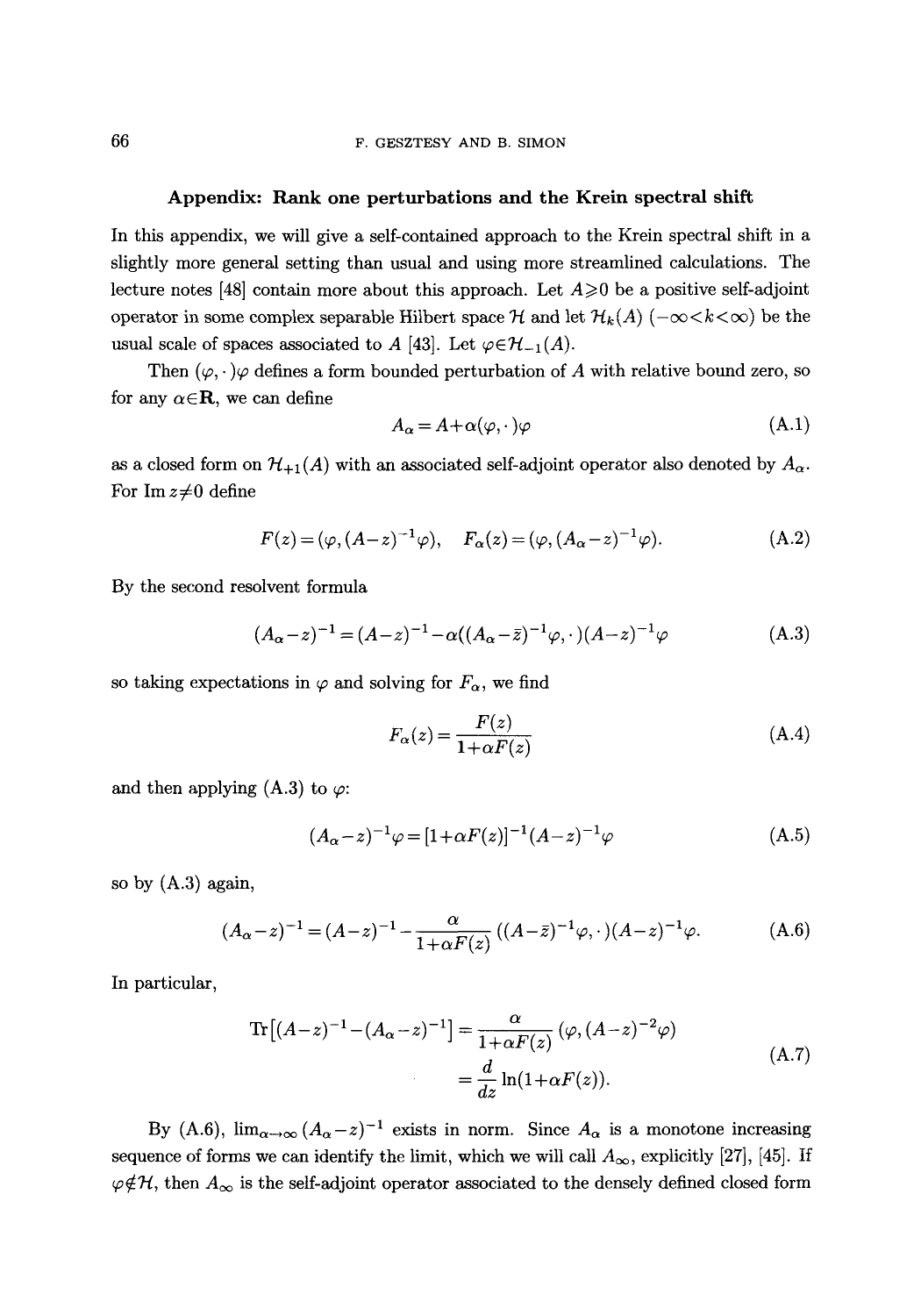# THE XI FUNCTION 67

A restricted to  $\{\eta \in \mathcal{H}_{+1}(A)| (\varphi, \eta)=0\}$  and  $\lim_{A_\alpha \to 0^-} (A_\alpha - z)^{-1} = (A_\alpha - z)^{-1}$ . If  $\varphi \in \mathcal{H}$ , then one looks at the self-adjoint operator  $A_{\infty}$  on  $\mathcal{H}(A_{\infty}) \equiv \{\eta \in \mathcal{H} \mid (\varphi, \eta) = 0\}$  whose quadratic form is A restricted to  $\mathcal{H}(A_{\infty})$ . Extend  $(A_{\infty}-z)^{-1}$  to all of  $\mathcal{H}$  by setting it to 0 on  $\mathcal{H}(A_{\infty})^{\perp}$  ${c\varphi}\,|\,c\in\mathbf{C}$ . Then  $\lim_{\alpha\to\infty}(A_{\alpha}-z)^{-1}=(A_{\infty}-z)^{-1}$  still holds. Convergence properties of  $d\mu_{\alpha}$ , the spectral measure for  $\varphi$  associated to  $A_{\alpha}$  (i.e.,  $F_{\alpha}(z) = \int_{\mathbf{R}} (x-z)^{-1} d\mu_{\alpha}(x)$ ) are studied in detail in [19].

Taking  $\alpha$  to infinity in (A.6) and repeating the proof of (A.7), we get

$$
\text{Tr}[(A-z)^{-1} - (A_{\infty} - z)^{-1}] = \frac{d}{dz} \ln F(z). \tag{A.7'}
$$

 $F(z)$  is the Borel transform of a measure, so by general principles ([28], [48]), there exist boundary values  $F(\lambda + i0)$  for a.e.  $\lambda \in \mathbf{R}$  and  $F(\lambda + i0)$  takes any given value  $-1/\beta$ on a set of measure zero. Thus we can define

$$
\xi_{\alpha}(\lambda) = \begin{cases} (1/\pi) \operatorname{Arg}(1 + \alpha F(\lambda + i0)), & \alpha \text{ finite}, \\ (1/\pi) \operatorname{Arg}(\lambda + i0), & (1/\pi) \end{cases}
$$

$$
\zeta_{\alpha}(\lambda) = \left( (1/\pi) \operatorname{Arg}(F(\lambda + i0)), \alpha = \infty, \right) \qquad (\text{A.8}')
$$

for each  $\alpha \in \mathbb{R}$  and a.e.  $\lambda \in \mathbb{R}$ . For  $\alpha > 0$  we have  $0 \leq \text{Arg}(\cdot \leq \pi \text{ (and Im } F(z) > 0 \text{ if Im } z > 0)$ and thus

$$
0\!\leqslant\!\xi_\alpha(\lambda)\!\leqslant\!1
$$

in this case.

Since  $Arg(F(\lambda+i0))=Im\ln(F(\lambda+i0))$ , an elementary contour integral argument  $([48])$  shows that  $(A.7)$  becomes

$$
\text{Tr}[(A-z)^{-1} - (A_{\alpha} - z)^{-1}] = \int_{E_{\alpha}}^{\infty} \frac{\xi_{\alpha}(\lambda) d\lambda}{(\lambda - z)^2}, \quad E_{\alpha} = \inf \text{spec}(A_{\alpha}).
$$
 (A.9)

(A.9) is a special case of

$$
\text{Tr}[f(A) - f(A_{\alpha})] = -\int_{E_{\alpha}}^{\infty} f'(\lambda)\xi_{\alpha}(\lambda) d\lambda \tag{A.10}
$$

for the functions  $f_z(\lambda)=(\lambda-z)^{-1}$ . By analyticity in z, one sees immediately that  $[(A-z)^{-n}-(A_{\alpha}-z)^{-n}]$  is trace class and  $(A.10)$  holds for  $f_{z,n}(\lambda)=(\lambda-z)^{-n}$ . A straightforward limiting argument lets one prove ([48]) that if f is  $C^2$  on **R** with

$$
(1+|x|)^2 \frac{d^j f}{dx^j} \in L^2((0,\infty)) \quad \text{for } j=1,2,
$$

then  $[f(A)-f(A_{\alpha})]$  is trace class and (A.10) holds. In particular,

$$
\text{Tr}(e^{-At} - e^{-tA_{\alpha}}) = t \int_{E_{\alpha}}^{\infty} e^{-t\lambda} \xi_{\alpha}(\lambda) d\lambda.
$$
 (A.11)

For the case where  $\alpha = \infty$  and  $\varphi \in H$ ,  $f(A_{\alpha})$  is interpreted as the operator on  $\mathcal{H}(A_{\infty})$ extended to H by setting it equal to zero on  $\mathcal{H}(A_{\infty})^{\perp}$ . This follows from the approximation argument since that is the meaning of  $(A_{\infty}-z)^{-1}$ . In particular,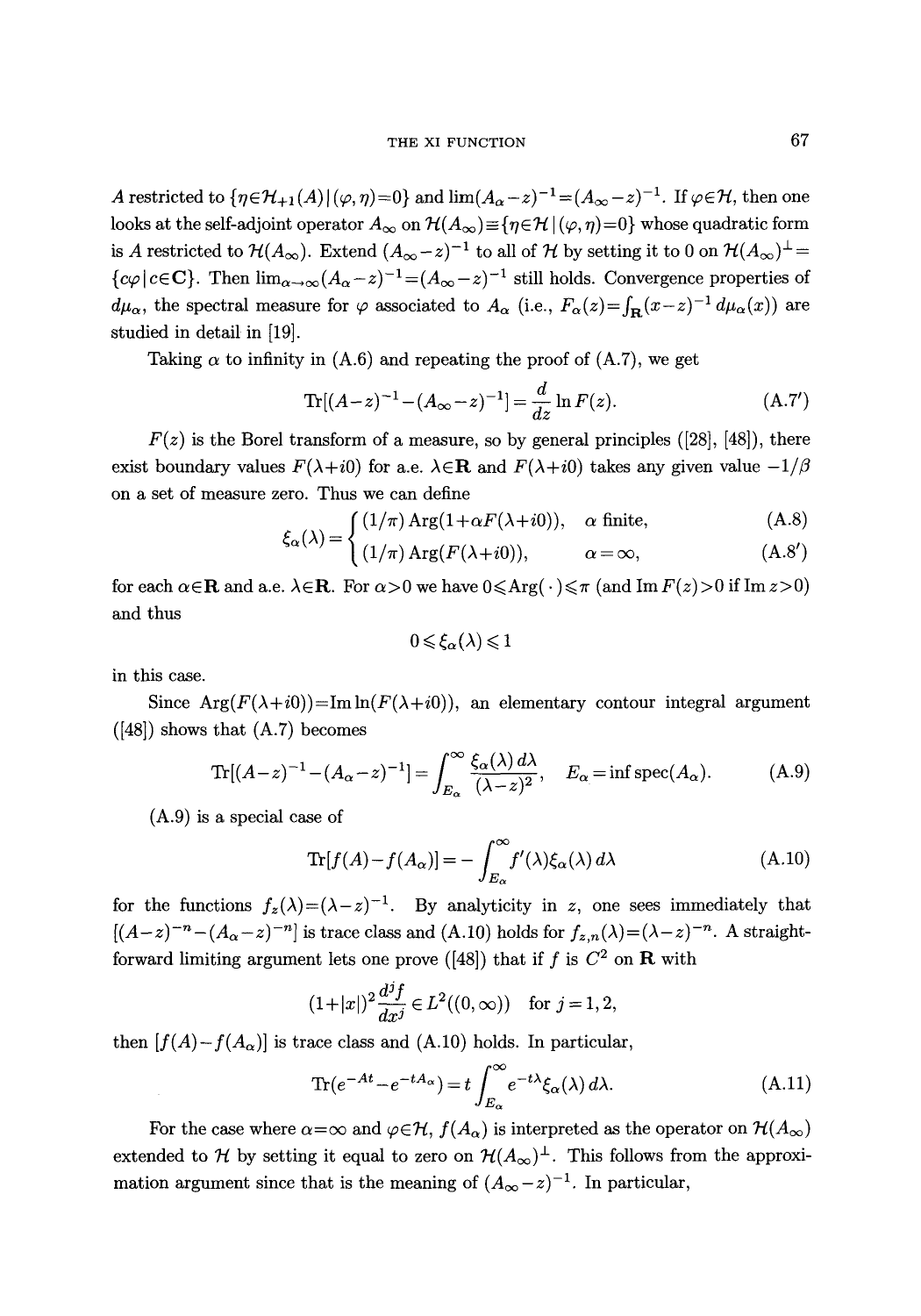THEOREM A.1. Let A be a bounded operator and  $\varphi$  a unit vector in H. Let  $Q=$  $I-(\varphi,\cdot)\varphi$ . Then  $A-QAQ$  is finite rank and

$$
\text{Tr}(A - QAQ) = -\int_{-\infty}^{\infty} f'(\lambda)\xi_{\infty}(\lambda) d\lambda,
$$

where  $\xi_{\infty}(\lambda)=(1/\pi)\arg(\varphi,(A-\lambda-i0)^{-1}\varphi)$  and f is any function in  $C_0^{\infty}$  with  $f(x)=x$ for  $x \in [-\|A\|_{\infty}, \|A\|_{\infty}].$ 

One cannot recover  $F(z)$  from  $\xi_{\infty}(A)$  without some additional information. For by  $(A.7')$ ,  $\xi_{\infty}$  determines  $d\ln F(z)/dz$ . There is then a constant needed to get F by integration. However, asymptotics of F at  $-\infty$  are often enough to recover F from  $\xi_{\infty}$ . This is what is needed in  $\S6$ . For generalizations, see [48].

THEOREM A.2. Let  $A \geqslant 0$ . Suppose  $(-z)^{1/2}F(z) \rightarrow 1$  as  $z \rightarrow -\infty$  along the real axis. *Then* 

$$
F(z) = (-z)^{-1/2} \lim_{\gamma \to \infty} \exp \left[ \int_0^\infty \frac{\xi_\infty(\lambda) - \frac{1}{2}}{z - \lambda} \cdot \frac{\gamma}{\lambda + \gamma} d\lambda \right].
$$

*Proof.* Let  $F^{(0)}(z) = (-z)^{-1/2}$ . Then

$$
\frac{d}{dz}\ln F^{(0)}(z) = \frac{1}{2}\int_0^\infty \frac{d\lambda}{(z-\lambda)^2}
$$

so by (A.7'):

$$
\frac{d}{dz}\left(\frac{F(z)}{F^{(0)}(z)}\right) = \int_0^\infty \frac{\xi_\infty(\lambda) - \frac{1}{2}}{(z-\lambda)^2} d\lambda,
$$

hence integrating,

$$
\ln \frac{F(z)}{F^{(0)}(z)} - \ln \frac{F(-\gamma)}{F^{(0)}(-\gamma)} = \int_0^\infty \frac{\xi_\infty(\lambda) - \frac{1}{2}}{(\lambda - z)(\lambda + \gamma)} (\gamma + z) d\lambda.
$$

By hypothesis,

$$
\lim_{\gamma \to \infty} \ln \frac{F(-\gamma)}{F^{(0)}(-\gamma)} = 0
$$

and by dominated convergence for any fixed z,

$$
\lim_{\gamma \to \infty} \int_0^\infty \frac{\xi_\infty(\lambda) - \frac{1}{2}}{(\lambda - z)(\lambda + \gamma)} d\lambda = 0,
$$

proving the theorem.  $\Box$ 

As an example of the abstract theory, fix  $V$ , a continuous function on  $\bf{R}$  which is bounded from below, and  $x_0 \in \mathbb{R}$ . Let  $A = -d^2/dx^2 + V$ . Let  $\Phi: Q(A) \to \mathbb{C}$  by  $\Phi(f) = f(x_0)$ .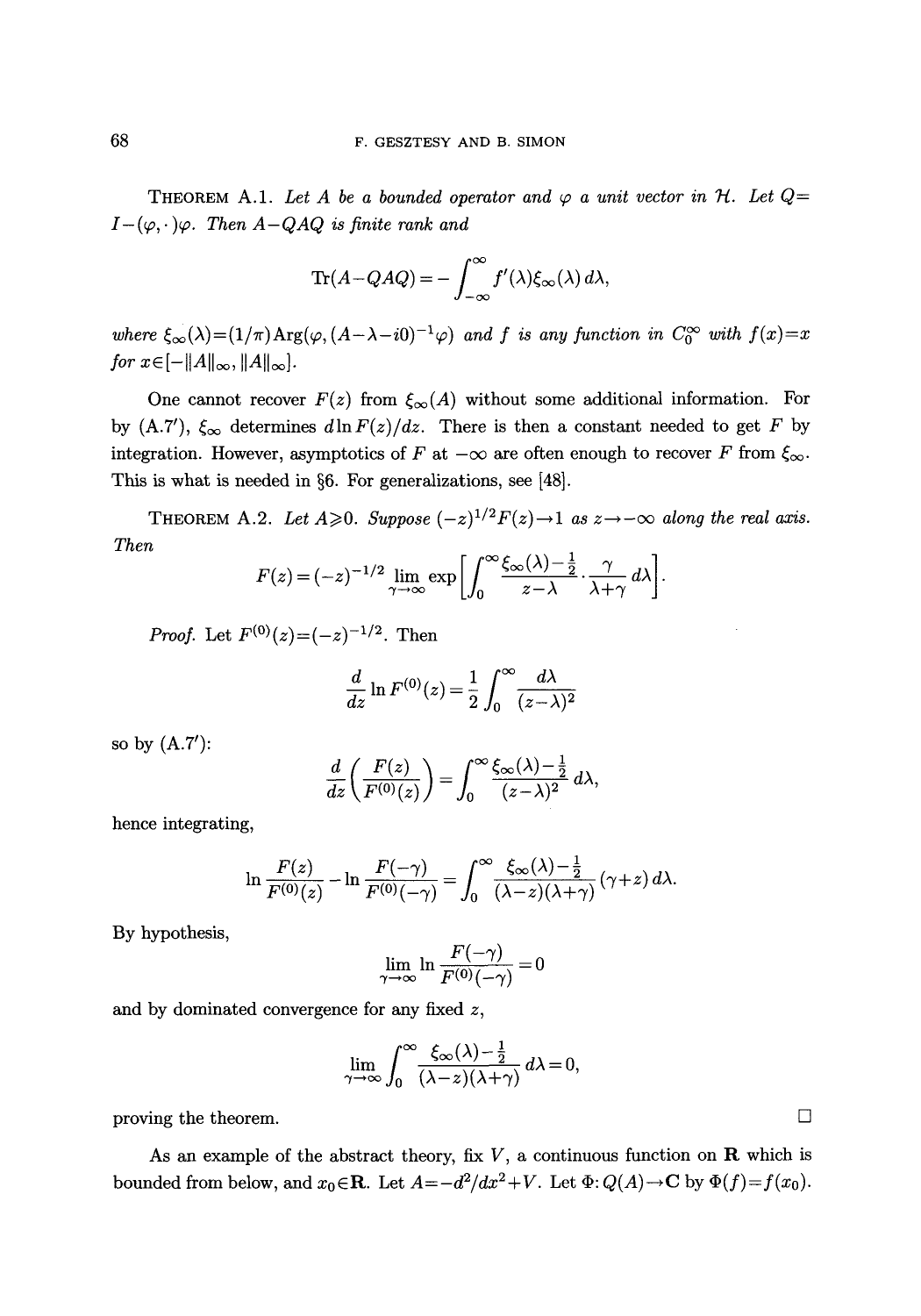By a Sobolev estimate and using  $\mathcal{H}_1(A) \subset \mathcal{H}_1(-d^2/dx^2)$ ,  $\Phi$  is a functional in  $\mathcal{H}_{-1}$ , so we write  $\Phi(f)=\langle \varphi, f \rangle$  with  $\varphi(x)=\delta(x-x_0)$ . The form domain of  $A_\infty$  is thus  $f \in \mathcal{H}_1(A)$  with  $f(x_0)=0$ ; thus  $A_{\infty}$  is exactly the operator  $H_{x_0;D}$  with a Dirichlet boundary condition at  $x_0$  that we discuss in the body of the paper.

*Acknowledgments.* We would like to thank H. Holden, Y. Last, and Z. Zhao for discussions on this subject. F. Gesztesy is indebted to the Department of Mathematics at Caltech for its hospitality and support during the summers of 1992 and 1993 where some of this work was done.

## References

- [1] ATKINSON, F.V., On the location of the Weyl circles. *Proc. Roy. Soc. Edinburgh Sect. A,*  88 (1981), 345-356.
- [2] AVRON, J., SIMON, B.  $&$  MOUCHE, P. VAN, On the measure of the spectrum for the almost Mathieu operator. *Comm. Math. Phys.,* 132 (1990), 103-118.
- [3] BORG, G., Uniqueness theorems in the spectral theory of  $y'' + (\lambda q(x))y = 0$ , in *Proc.* 11th *Scandinavian Congress of Mathematicians,* pp. 276-287. Johan Grundt Tanums Forlag, Oslo, 1952.
- [4] CHULAEVSKY, V., On perturbations of a Schrödinger operator with periodic potential. *Russian Math. Surveys,* 36:5 (1981), 143-144.
- [5] CRAIG, W., The trace formula for Schrödinger operators on the line. *Comm. Math. Phys.*, 126 (1989), 379-407.
- [6] DEIFT, P. & SIMON, B., Almost periodic Schrödinger operators, III. The absolutely continuous spectrum in one dimension. *Comm. Math. Phys.,* 90 (1983), 389-411.
- [7] DEIFT, P. ~ TRUBOWITZ, E., Inverse scattering on the line. *Comm. Pure Appl. Math.,* 32 (1979), 121-251.
- [8] DIKII, L.A., Trace formulas for Sturm-Liouville differential operators. *Amer. Math. Soc. Transl. Set. 2,* 18 (1961), 81-115.
- [9] DUBROVIN, B.A., Periodic problems for the Korteweg-deVries equation in the class of finite band potentials. *Functional Anal. Appl.,* 9 (1975), 215-223.
- [10] EASTHAM, M. S. P., *The Spectral Theory of Periodic Differential Equations.* Scottish Academic Press, Edinburgh, 1973.
- [11] EVERITT, W.N., On a property of the m-coefficient of a second-order linear differential equatioa. J. *London Math. Soc.,* 4 (1972), 443-457.
- [12] FLASCHKA, H., On the inverse problem for Hill's operator. *Arch. Rational Mech. Anal.*, 59 (1975), 293-309.
- [13] GEL'FAND, I.M., On identities for eigenvalues of a second order differential operator. *Uspekhi Mat. Nauk,* 11:1 (1956), 191-198 (Russian); English translation in *Izrail M. Gelfand, Collected Papers,* Vol. I (S. G. Gindikin, V.W. Guillemin, A.A. Kirillov, B. Kostant, S. Sternberg, eds.), pp. 510-517. Springer-Verlag, Berlin, 1987.
- [14] GEL'FAND I.M. & LEVITAN, B.M., On the determination of a differential equation from its spectral function. *Izv. Akad. Nauk SSSR Ser. Mat.,* 15 (1951), 309-360 (Russian); English translation in *Amer. Math. Soc. Transl. Set.* 2, 1 (1955), 253-304.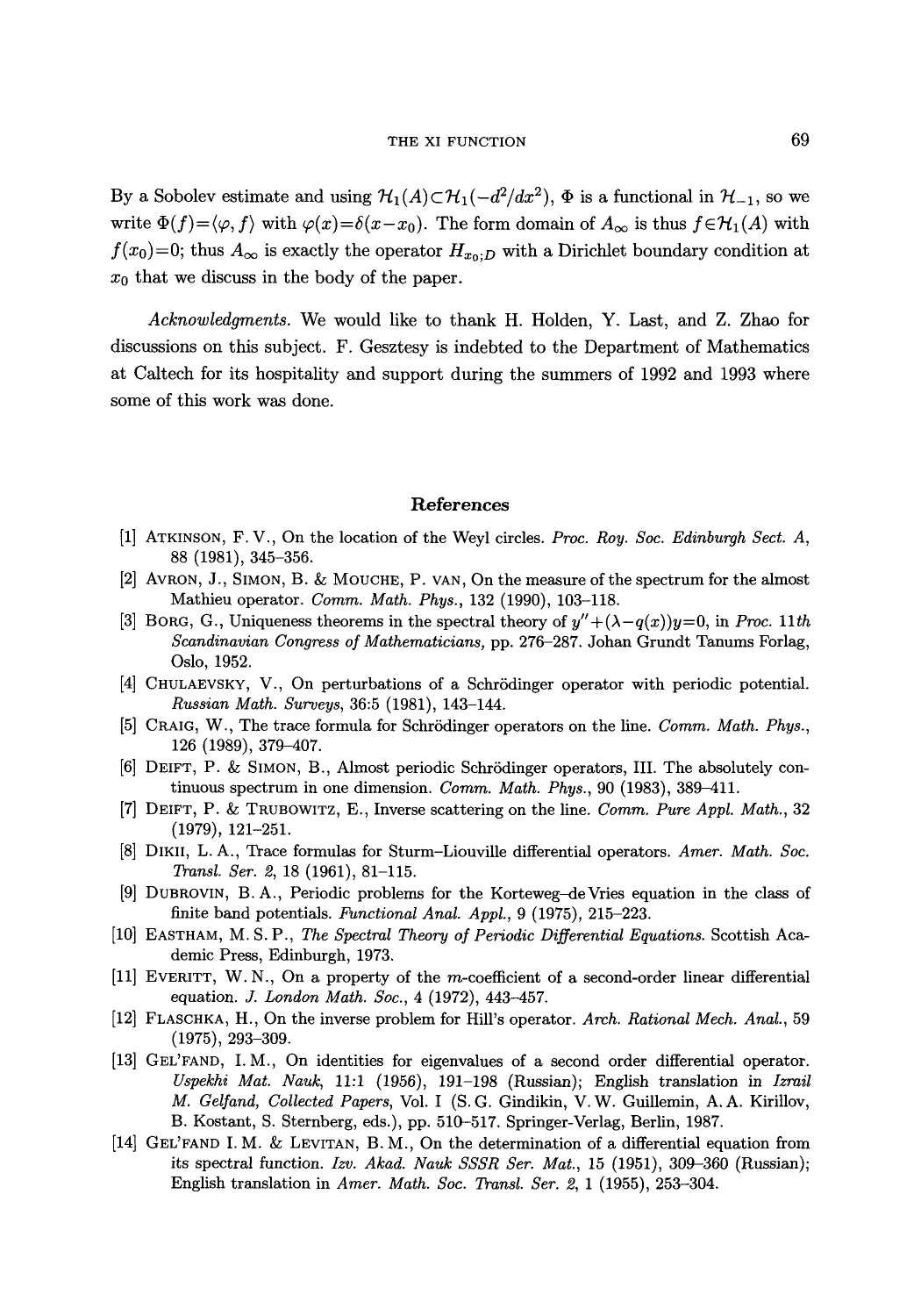- [15] -- On a simple identity for eigenvalues of a second order differential operator. *Dokl. Akad. Nauk SSSR,* 88 (1953), 593-596 (Russian); English translation in *Izrail M. Gelfand, Collected Papers,* Vol. I (S. G. Gindikin, V.W. Guillemin, A.A. Kirillov, B. Kostant, S. Sternberg, eds.), pp. 457-461. Springer-Verlag, Berlin, 1987.
- $[16]$  GESZTESY, F., HOLDEN, H. & SIMON, B., Absolute summability of the trace relation for certain Schrödinger operators. *Comm. Math. Phys.*, 168 (1995), 137-161.
- [17] GESZTESY, F., HOLDEN, H., SIMON, B. & ZHAO, Z., Higher order trace relations for Schrödinger operators. *Rev. Math. Phys.*, 7 (1995), 893-922.
- [18] -- A trace formula for multidimensional Schr5dinger operators. To appear in J. *Funct. Anal.*
- [19] GESZTESY F. & SIMON, B., Rank one perturbations at infinite coupling. J. *Funct. Anal.*, 128 (1995), 245-252.
- $[20]$  -- Uniqueness theorems in inverse spectral theory for one-dimensional Schrödinger operators. To appear in *Trans. Amer. Math. Soc.*
- [21] GESZTESY, F., KRISHNA, M. & TESCHL, G., On isospectral sets of Jacobi operators. Preprint, 1996.
- [22] GILBERT, R.C. & KRAMER, V.A., Trace formulas for powers of a Sturm-Liouville operator. *Canad. J. Math.,* 16 (1964), 412-422.
- [23] HALBERG, C. J. A. & KRAMER, V. A., A generalization of the trace concept. *Duke Math. J.*, 27 (1960), 607--617.
- [24] HOCHSTADT, H., On the determination of a Hill's equation from its spectrum. *Arch. Rational Mech. Anal.,* 19 (1965), 353-362.
- [25] IWASAKI, K., Inverse problem for Sturm-Liouville and Hill equations. *Ann. Mat. Pura Appl.* (4), 149 (1987), 185-206.
- [26] JOHNSON, R. & MOSER, J., The rotation number for almost periodic potentials. *Comm. Math. Phys.,* 84 (1982), 403-438.
- [27] KATO, T., *Perturbation Theory for Linear Operators,* 2nd edition. Springer-Verlag, Berlin, 1980.
- [28] KATZNELSON, Y., *An Introduction to Harmonic Analysis.* Dover, New York, 1976.
- [29] KNILL, O. & LAST, Y., Spectral properties of Jacobi matrices arising from twist maps. In preparation.
- [30] KOTANI, S., Ljapunov indices determine absolutely continuous spectra of stationary random one-dimensional Schr5dinger operators, in *Stochastic Analysis* (K. Ito, ed.), pp. 225-247. North-Holland, Amsterdam, 1984.
- [31] KOTANI, S. & KRISHNA, M., Almost periodicity of some random potentials. J. *Funct. Anal.,* 78 (1988), 390-405.
- [32] KREIN, M.G., Perturbation determinants and a formula for the traces of unitary and self-adjoint operators. *Soviet Math. Dokl,,* 3 (1962), 707-710.
- [33] LAST, Y., A relation between a.c. spectrum of ergodic Jacobi matrices and the spectra of periodic approximants. *Comm. Math. Phys.,* 151 (1993), 183-192.
- [34] LEVITAN, B.M., On the closure of the set of finite-zone potentials. *Math. USSR-Sb.,* 51 (1985), 67-89.
- [35] -- *Inverse Sturm-Liouville Problems.* VNU Science Press, Utrecht, 1987.
- [36] LEVITAN, B.M. & GASYMOV, M.G., Determination of a differential equation by two of its spectra. *Russian Math. Surveys,* 19:2 (1964), 1-63.
- [37] MAGNUS, W. & WINKLER, S., *Hill's Equation*. Dover, New York, 1979.
- [38] MARCHENKO, V. A., Some questions in the theory of one-dimensional linear differential operators of the second order, I. *Trudy Moskov. Mat. Obshch.,* 1 (1952), 327-420 (Russian); English translation in *Amer. Math. Soc. Transl. Ser. 2,* 101 (1973), 1-104.